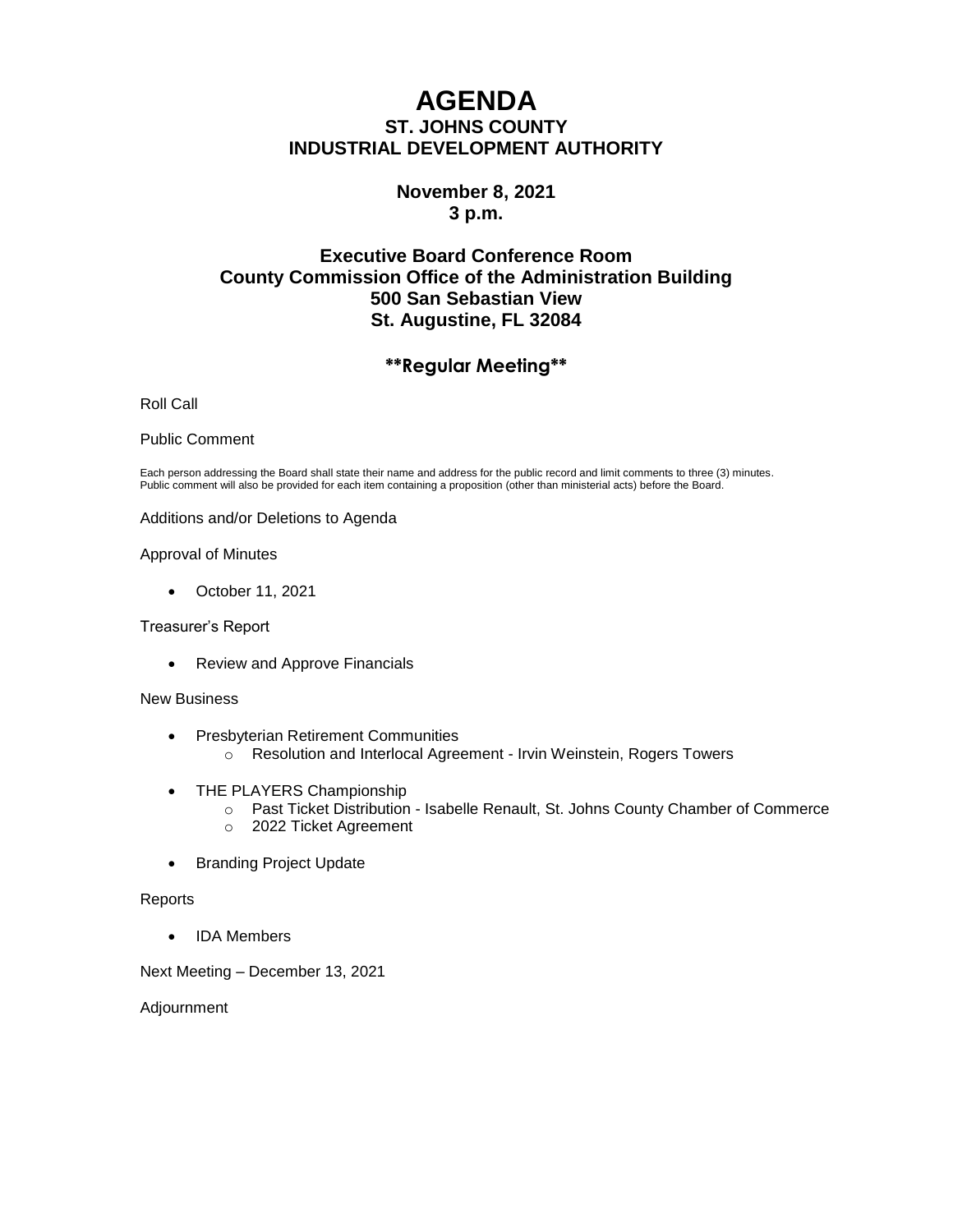## **MINUTES OF MEETING INDUSTRIAL DEVELOPMENT AUTHORITY** OF ST. JOHNS COUNTY October 11, 2021 3:00 PM at 500 San Sabastian View, St. Augustine FL

Members Present: Melissa, Churchwell, Kevin Kennedy, Chet Frith, Geoffrey Litchney and Vivian Helwig

### **Members Absent: none**

Guests Present: See attached sign in sheet.

Mr. Litchney brings the meeting to order at 3:03 PM

Mr. Litchney asks for roll call. All members present

Mr. Litchney asks for public comment.

No public comment.

Mr. Litchney asks for additions and deletions to today's agenda.

No additions or deletions to today's agenda.

Mr. Litchney moves the meeting to approval of the minutes of the September 13, 2021 meeting.

Discussion.

Motion Mr. Frith, second Mr. Kennedy to approve the minutes of September 13, 2021 meeting as presented.

Vote unanimous.

Mr. Litchney moves the meeting to the Treasurer's report.

Mr. O'Connell presents one check for payment \$325.00 for accounting services payable to W.H. O'Connell & Associates, PA. He asks for questions about the financials that were sent to each member.

Discussion.

Motion Mr. Kennedy, Second Ms. Churchwell to approve the presented financial statements and check for payment.

Vote unanimous.

New Business:

#### Election of officers.

Chair:

Mr. Firth nominates Ms. Churchwell for Chairperson. Mr. Helwig Seconds the nomination.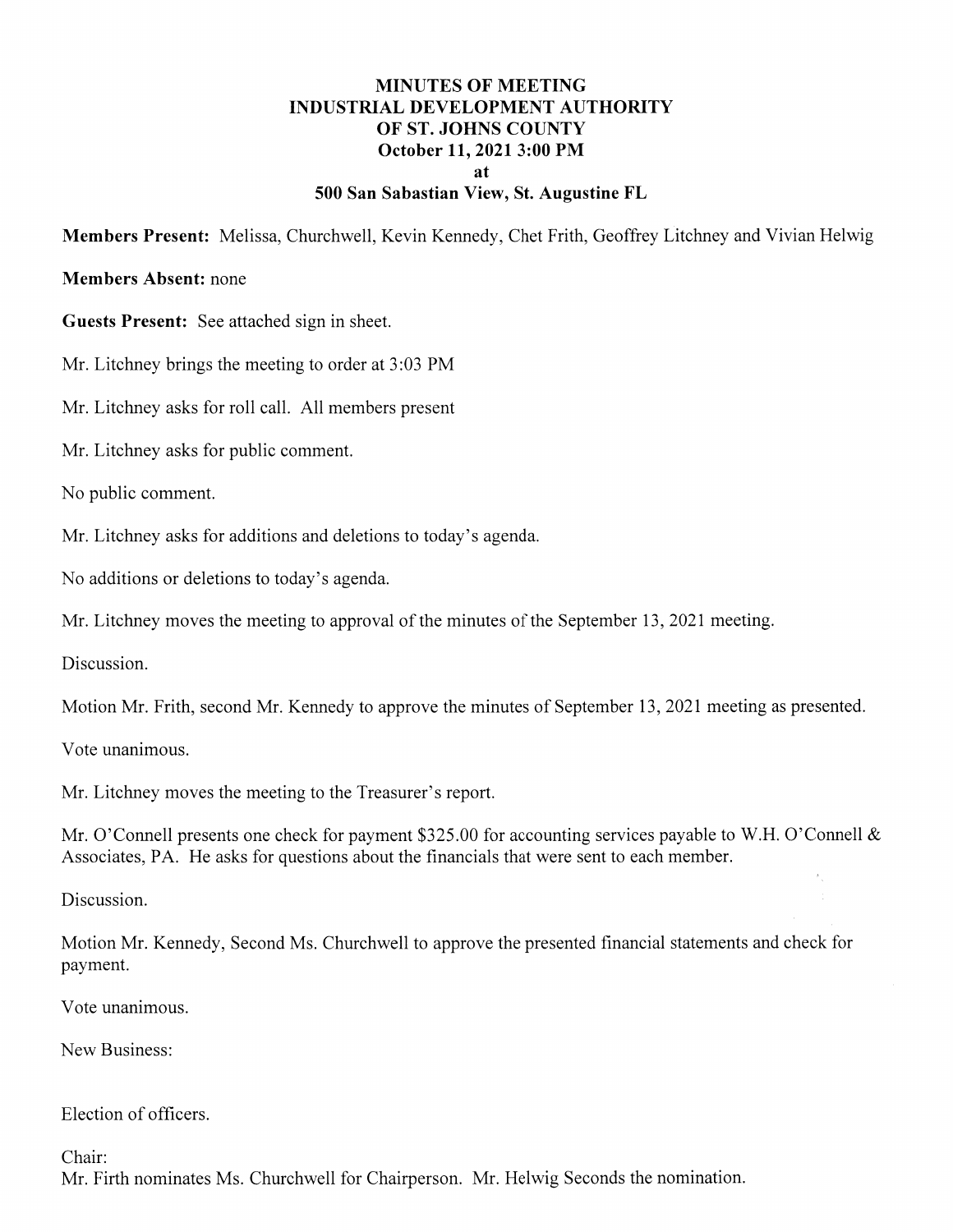Treasurer: Mr. Kennedy nominates himself for Treasurer and Mr. Helwig seconds.

Secretary: Mr. Helwig nominates Mr. Litchney to be Secretary and Mr. Frith seconds.

Vice-Chair: Mr. Helwig nominates Mr. Frith to be Vice-Chair and Mr. Litchney seconds.

Assistant-Secretary:

Ms. Churchwell nominates Mr. Frith, Mr. Kennedy and Mr. Helwig all as Assistant-Secretaries.

All nominated accept their nominations. Vote unanimous on all nominations.

Mr. Helwig thanks Mr. Litchney for being chair for the past year.

Discussion.

Approval of Amended Budget for the 2020-2021 fiscal year.

Mr. O'Connell presents the Amended Budget to the Authority and discusses the amendments.

Discussion.

Motion MR. Kennedy, Second Mr. Frith to approve the Amended Budget for the Fiscal year ending 9/30/21 as presented.

Vote unanimous.

Approval of NEW 2021-2022 Budget.

Mr. O'Connell presents the Budget for the 2021-2020 fiscal year and goes over the assumptions.

Discussion.

Motion Mr. Frith, Second Mr. Kennedy to approve the 2021-2022 budget for the Authority as presented.

Vote unanimous.

2022 THE PLAYERS Championship.

Mr. Dobson presents THE PLAYERS proposal for \$10,200 for tickets for "The Deck". 12 tickets per day for Tuesday through Sunday with 6 parking passes as well.

Discussion on the event, the use of funds and the tickets.

Motion Mr. Kennedy, Second Mr. Frith to have Mike McCabe move forward with securing a contract to purchase these tickets for the upcoming event.

Vote unanimous.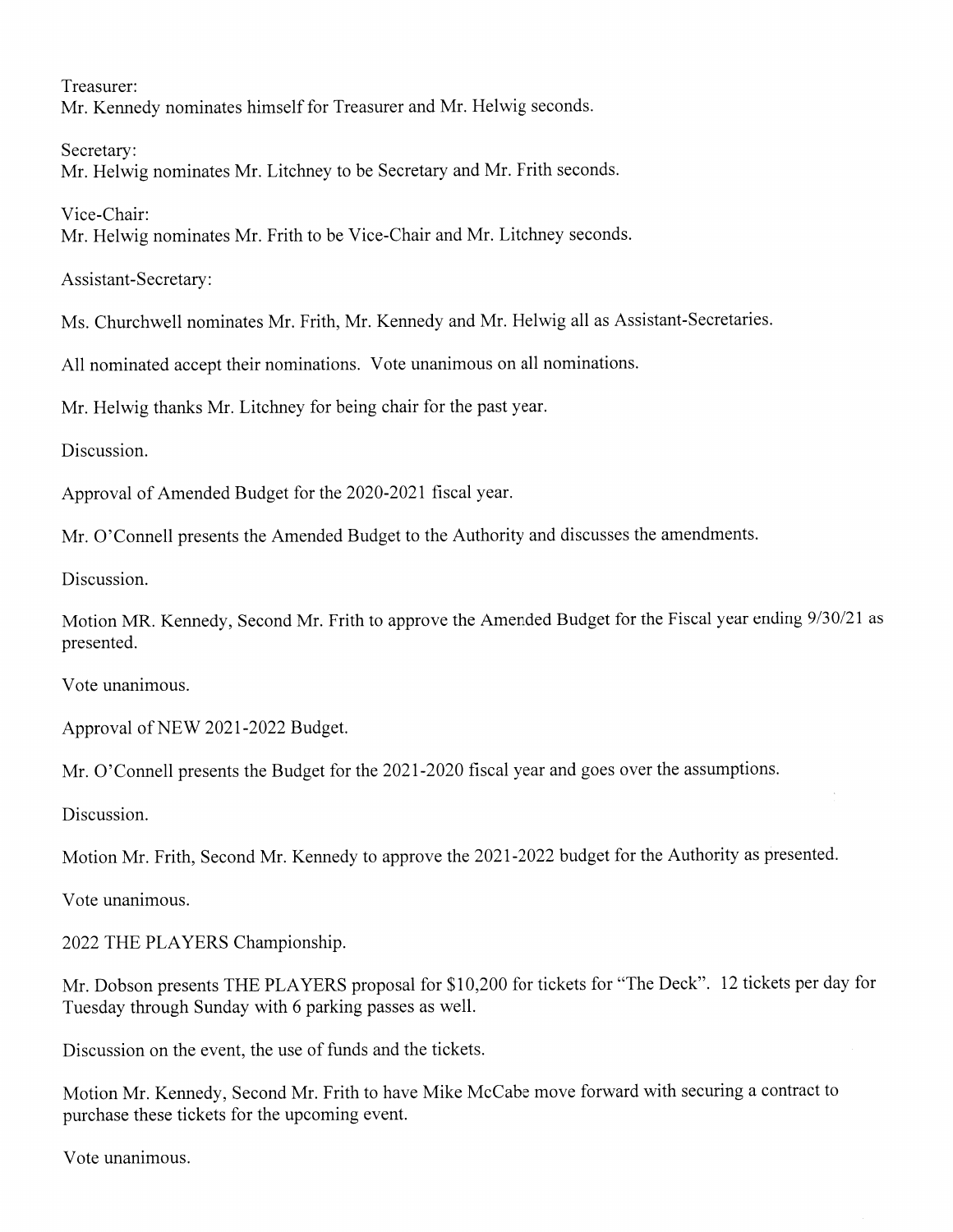Mr. Litchney moves the meeting to Reports:

Members:

Mr. Kennedy presents a handout for the members to review that depicts most if not all the prior bond issues the Authority has issued with a goal of coming up with a strategic plan for the Authority going forward for press releases and other objectives.

Discussion on the handout and the next steps.

Mr. Frith – none.

Ms. Churchwell - none.

Mr. Helwig – none.

Mr. Litchney states it was a pleasure being Chair for the Authority this past year.

Ms. Zuberer states Kathy is no longer with the Chamber. She states the County has another grant program for COVID relief for up to \$49,500 in funding per entity.

 $\tau^A_{\rm eff}$ 

Discussion.

Motion Mr. Kennedy, Second Ms. Churchwell to adjourn the meeting at 4:12PM

Vote unanimous.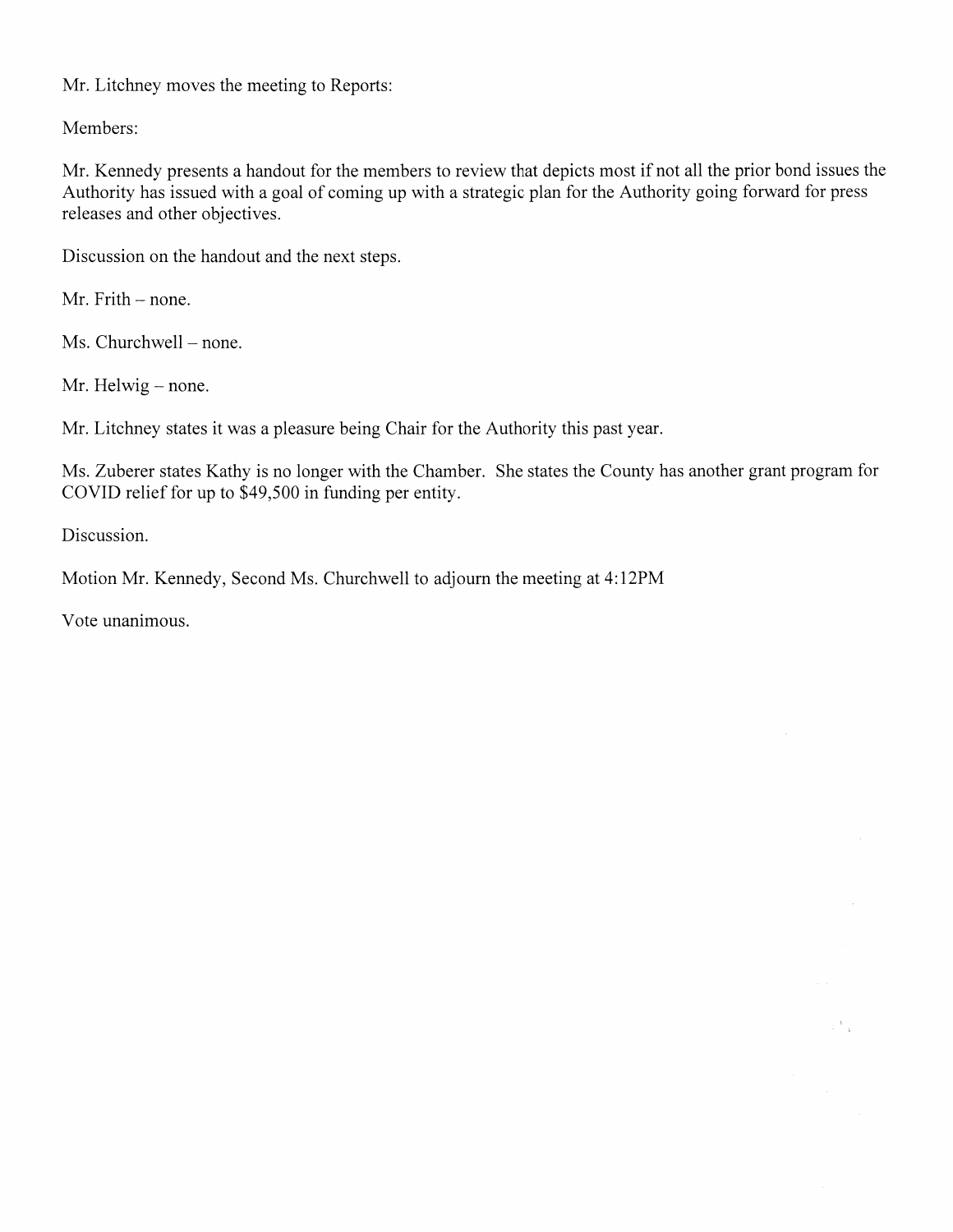| <b>IDA</b>                                                                   |                       |  |
|------------------------------------------------------------------------------|-----------------------|--|
| <b>SIGN IN SHEET</b>                                                         |                       |  |
| <b>IDA BOARD MEMBERS</b>                                                     |                       |  |
| Chet Frith<br>$-1$                                                           |                       |  |
| <u>Aroff Litenney</u><br>Kom Vennedy<br>Melissa Charchwell<br>$\overline{2}$ | <b>IDA MEETING</b>    |  |
| 3                                                                            |                       |  |
| $\overline{4}$                                                               |                       |  |
| Viv Helwig<br>$\sqrt{5}$                                                     | DATE: 10/11/21        |  |
| 6                                                                            |                       |  |
| $\overline{7}$                                                               |                       |  |
| <b>VISITORS / GUESTS</b>                                                     | Who do you represent? |  |
| <u>Henry O'Connell</u><br>1                                                  | IDA CPA               |  |
| $\overline{2}$                                                               | iDA Attorney          |  |
| Geoff Dobson<br>Jennifer Inberer<br>3                                        | STc                   |  |
| 4                                                                            |                       |  |
| 5                                                                            |                       |  |
| $\epsilon$                                                                   |                       |  |
| 7                                                                            |                       |  |
| 8                                                                            |                       |  |
| $\mathsf g$                                                                  |                       |  |
| $10$                                                                         |                       |  |
| 11<br>12                                                                     |                       |  |
| 13                                                                           |                       |  |
| 14                                                                           |                       |  |
| 15                                                                           |                       |  |
| 16                                                                           |                       |  |

 $\hat{\mathcal{L}}$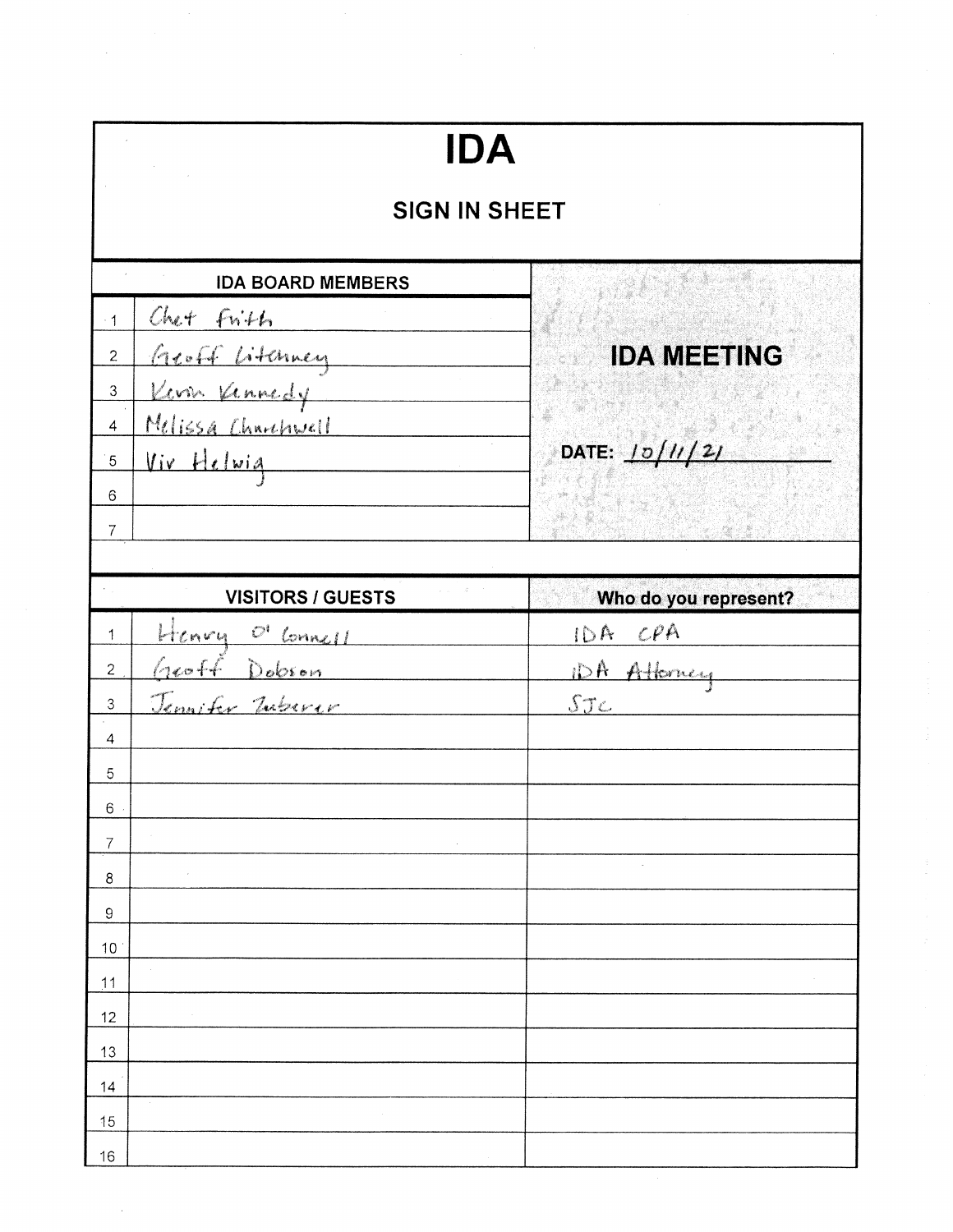|                                            | Oct 31, 21 |
|--------------------------------------------|------------|
| <b>ASSETS</b>                              |            |
| <b>Current Assets</b>                      |            |
| <b>Checking/Savings</b>                    |            |
| $1002 \cdot$ Ameris Bank                   | 130,904.65 |
| $1004 \cdot$ Ameris CD 2                   | 521,860.95 |
| <b>Total Checking/Savings</b>              | 652,765.60 |
| <b>Total Current Assets</b>                | 652,765.60 |
| <b>TOTAL ASSETS</b>                        | 652,765.60 |
| <b>LIABILITIES &amp; EQUITY</b>            |            |
| <b>Equity</b>                              |            |
| $2810 \cdot$ Fund Balance - Unreserved Des | 132,016.26 |
| 32000 · Retained Earnings                  | 520,918.94 |
| <b>Net Income</b>                          | (169.60)   |
| <b>Total Equity</b>                        | 652,765.60 |
| <b>TOTAL LIABILITIES &amp; EQUITY</b>      | 652,765.60 |

 $\bar{\rm v}$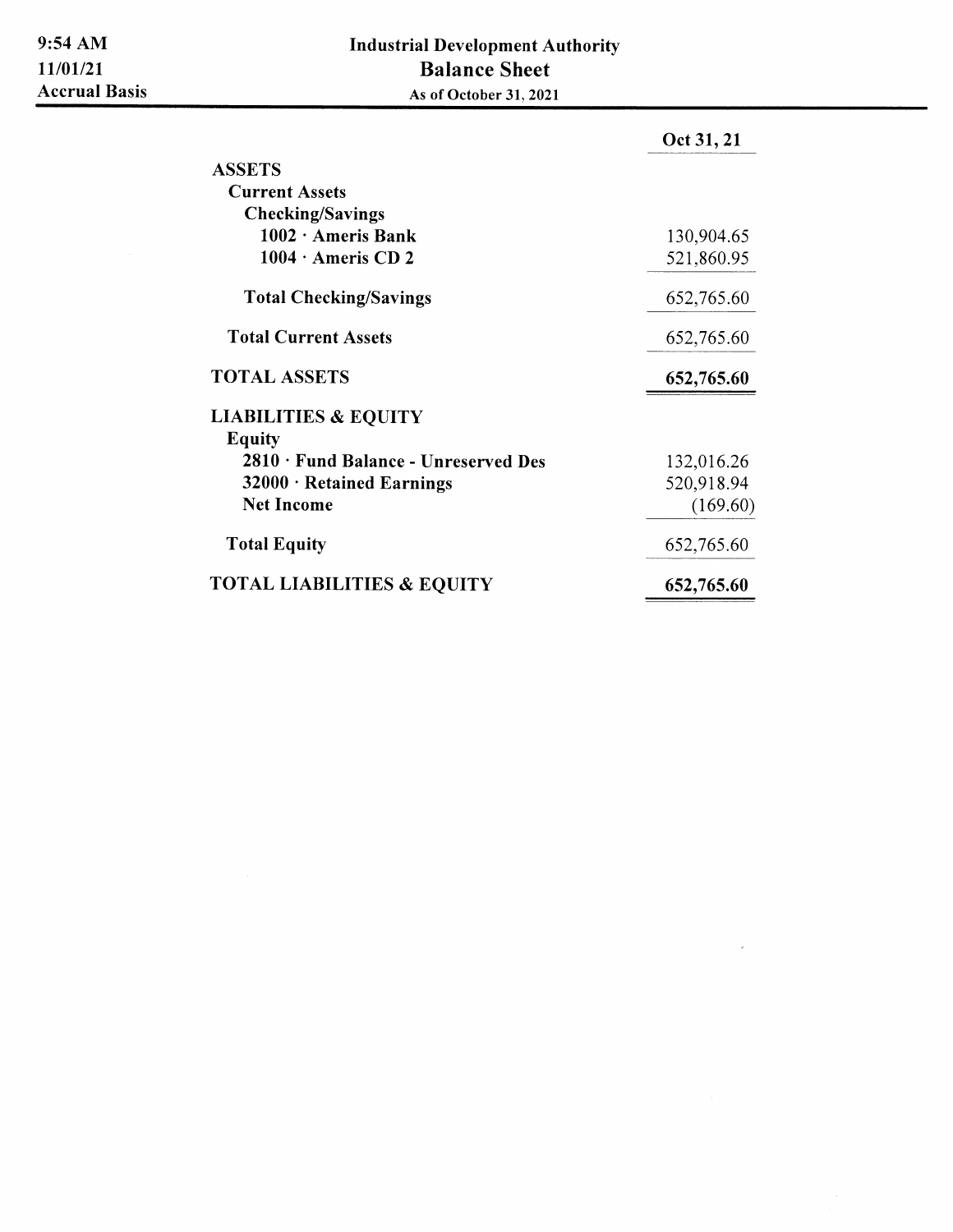$\mathcal{L}^{\text{max}}_{\text{max}}$ 

# **Industrial Development Authority** Profit & Loss October 2021

|                                                  | <b>Oct 21</b> |
|--------------------------------------------------|---------------|
| Income<br>3013 • Prosperity Bank Interest Income | 5.40          |
| <b>Total Income</b>                              | 5.40          |
| <b>Expense</b><br>$5710 \cdot DCA$ Special Fees  | 175.00        |
| <b>Total Expense</b>                             | 175.00        |
| <b>Net Income</b>                                | (169.60)      |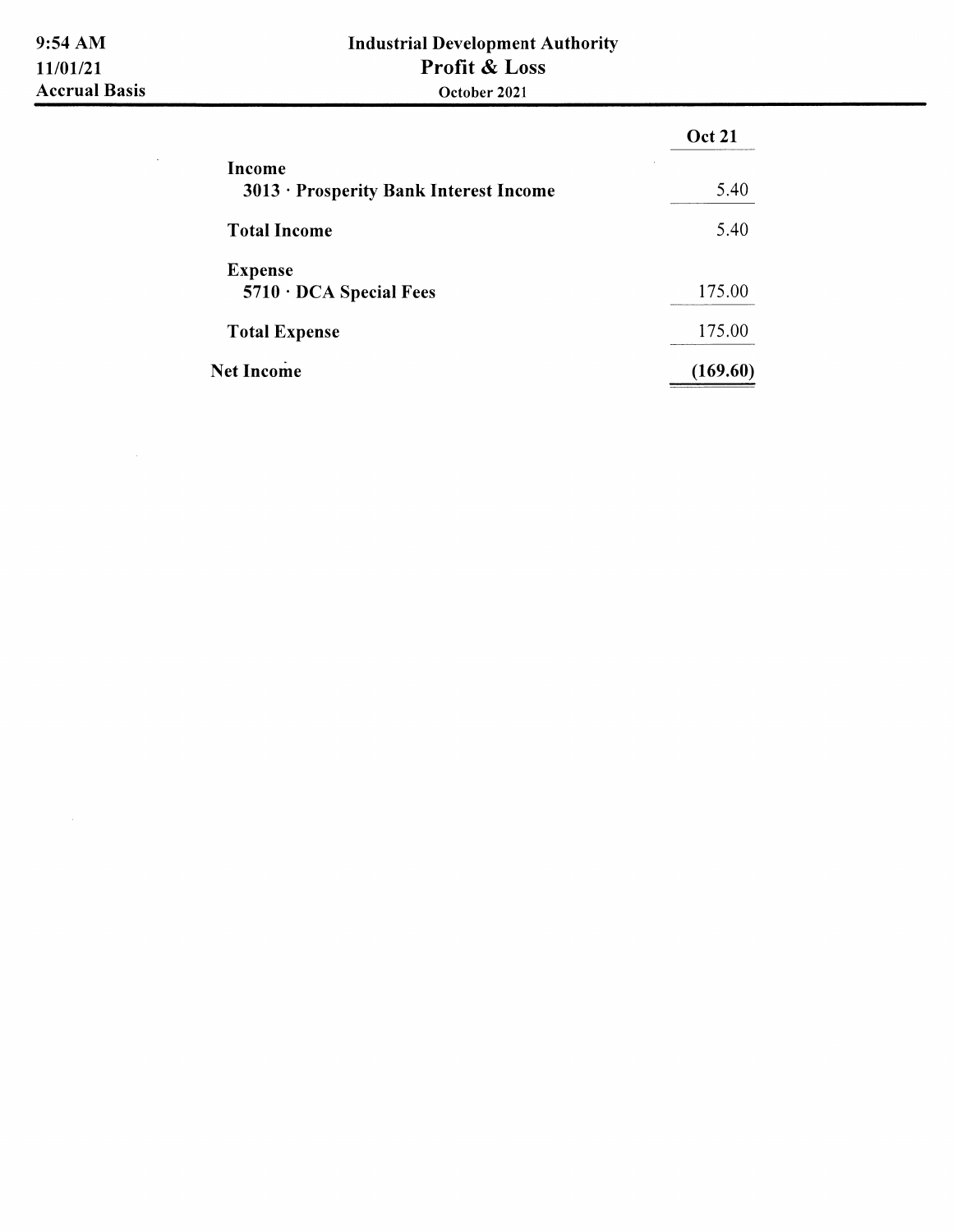#### RESOLUTION NO. 2021-\_\_

A RESOLUTION OF THE ST. JOHNS COUNTY INDUSTRIAL DEVELOPMENT AUTHORITY AUTHORIZING THE EXECUTION AND DELIVERY OF AN INTERLOCAL AGREEMENT AMONG THE ST. JOHNS COUNTY INDUSTRIAL DEVELOPMENT AUTHORITY, THE CITY OF BRADENTON, FLORIDA, THE BOARD OF COUNTY COMMISSIONERS OF LEON COUNTY, FLORIDA, ORANGE COUNTY HEALTH FACILITIES AUTHORITY, AND THE CITY OF ST. PETERSBURG HEALTH FACILITIES AUTHORITY PURSUANT TO WHICH ANY OF SUCH PUBLIC AGENCIES IS AUTHORIZED TO ISSUE ITS REVENUE BONDS FOR THE BENEFIT OF PRESBYTERIAN RETIREMENT COMMUNITIES, INC. AND CERTAIN OTHER CORPORATIONS AFFILIATED WITH IT; AND PROVIDING FOR AN EFFECTIVE DATE.

BE IT RESOLVED BY THE ST. JOHNS COUNTY INDUSTRIAL DEVELOPMENT AUTHORITY (THE "AUTHORITY"):

SECTION 1. AUTHORITY FOR THIS RESOLUTION. This Resolution is adopted pursuant to the provisions of the Florida Interlocal Cooperation Act of 1969, Section 163.01, Florida Statues, as amended and other provisions of law.

#### SECTION 2. FINDINGS.

A. Presbyterian Retirement Communities, Inc. ("PRC"), Palm Shores Retirement Community, Inc., Suncoast Manor Retirement Community, Inc., Wesley Manor, Inc. ("Wesley Manor"), Westminster Retirement Communities Foundation, Inc., Westminster Services, Inc., Westminster Shores, Inc. and Westminster Pines, Inc. ("Westminster Pines") each is a not-for-profit corporation organized and existing under the laws of the State of Florida (collectively, the "Obligated Group").

B. Wesley Manor owns a continuing care retirement facility known as Westminster Woods at Julington Creek which is located within the jurisdiction of St. Johns County, Florida (the "County").

C. Westminster Pines owns a continuing care retirement community known as Westminster St. Augustine which is located within the jurisdiction of the County.

D. The Obligated Group desires to refinance a bond issue of Orange County Health Facilities Authority (the "Issuer"). Such bonds are Orange County Health Facilities Authority Revenue Bonds (Presbyterian Retirement Communities Project), Series 2016 (the "Refunded Bonds"). Proceeds of the Refunded Bonds or bonds the Refunded Bonds refunded financed capital expenditures in Wesley Manor's community in the County. The refunding of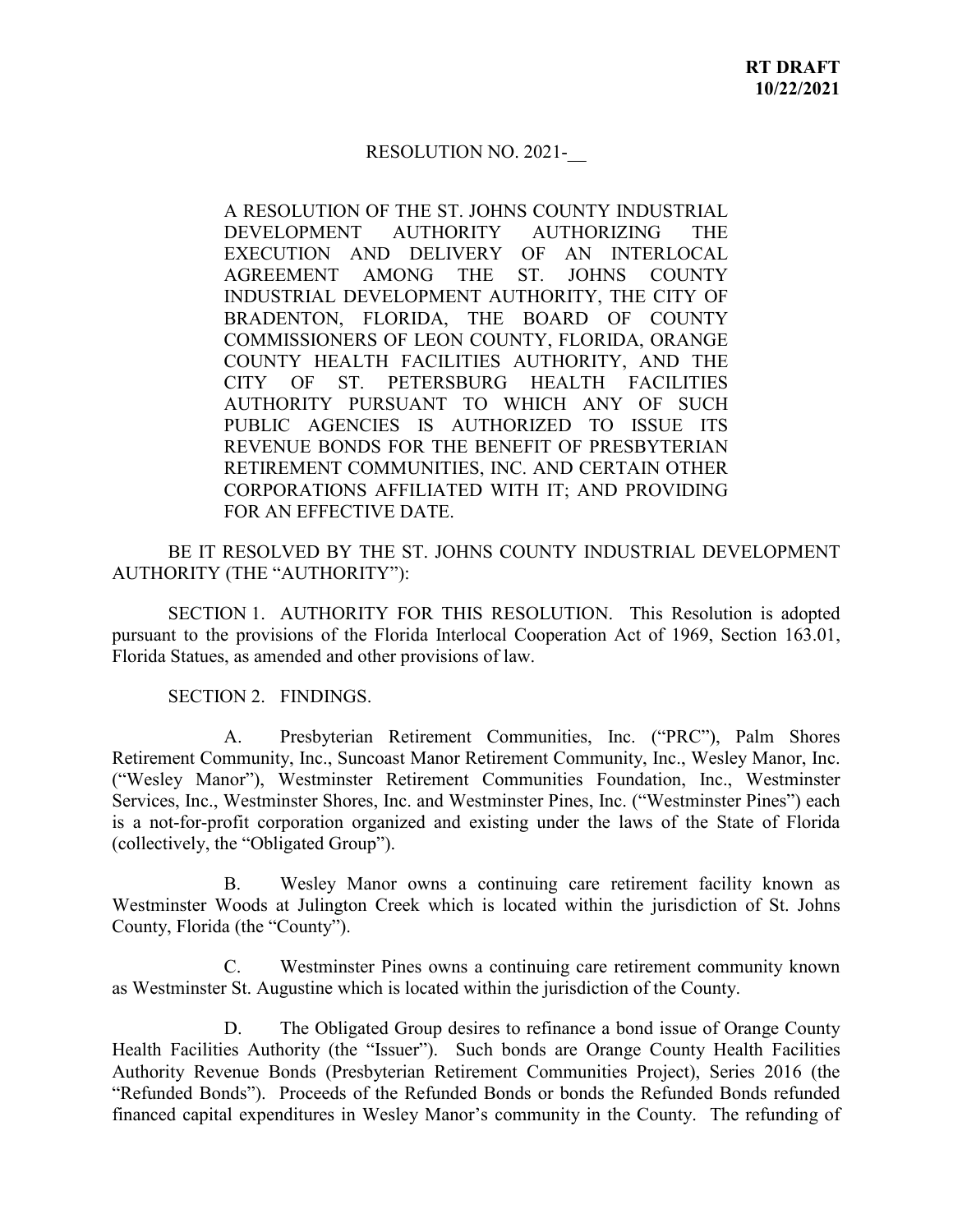the Refunded Bonds is referred to herein as the "Project." The Obligated Group further has requested that financing of the Project be from debt issued by the Issuer in conjunction with an interlocal agreement among the Issuer, the Authority and other governmental entities in which the portions of the facilities financed with proceeds of the Refunded Bonds outside of the County are located.

E. The Obligated Group represents that it has made application to the Issuer requesting that the Issuer issue not to exceed \$160,000,000 of the Issuer's Revenue Bonds (Presbyterian Retirement Communities Obligated Group Project), Series 2023A (the "Bonds") to finance and refinance the Project.

F. Pursuant to the Interlocal Act, in order to make efficient use of shared powers, the Authority, the Issuer, the City of Bradenton, Florida, the Board of County Commissioners of Leon County, Florida, and the City of St. Petersburg Health Facilities Authority desire to enter into an Interlocal Agreement, a proposed form of which is attached hereto as Exhibit A. The Interlocal Agreement is in a form such that it can be used for future financings of the Obligated Group.

G. The Authority has made no investigation as to the creditworthiness of the Obligated Group or as to the investment quality of the Bonds and none of the investors, the underwriters or the Issuer should rely upon the Authority with regard to any such determinations. The Authority has not reviewed nor participated in the preparation of any offering materials with respect to the issuance of the Bonds by the Issuer.

SECTION 3. AUTHORIZATION OF INTERLOCAL AGREEMENT. The Interlocal Agreement among the Authority, the Issuer, the City of Bradenton, Florida, the Board of County Commissioners of Leon County, Florida, and the City of St. Petersburg Health Facilities Authority (the "Interlocal Agreement"), substantially in the form attached hereto as Exhibit A with such changes, corrections, insertions and deletions as may be approved by the Chairman or Vice Chairman of the Authority, such approval to be evidenced conclusively by his or her execution thereof and the bonds authorized to be issued thereunder is hereby approved; the Authority hereby authorizes and directs the Chairman or Vice Chairman of the Authority to execute and the Secretary or Assistant Secretary to attest under the seal of the Authority, the Interlocal Agreement and to deliver the Interlocal Agreement to the other parties thereto.

SECTION 4. NO ENDORSEMENT. The approval given herein shall not be construed as (i) an endorsement of the creditworthiness of the Obligated Group or the financial viability of the Project, (ii) a recommendation to any prospective purchaser to purchase the Bonds, (iii) an evaluation of the likelihood of the repayment of the debt service on the Bonds, or (iv) an approval of any necessary rezoning applications or an approval or acquiescence to the alteration of existing zoning or land use or an approval for any other regulatory permits relating to the Project; and the County shall not be construed by reason of adoption of this Resolution to make any such endorsement, finding or recommendation or to have waived any right of the Board or estopping the County from asserting any rights or responsibilities it may have in such regard.

SECTION 5. EFFECTIVE DATE. This Resolution shall become effective upon its adoption.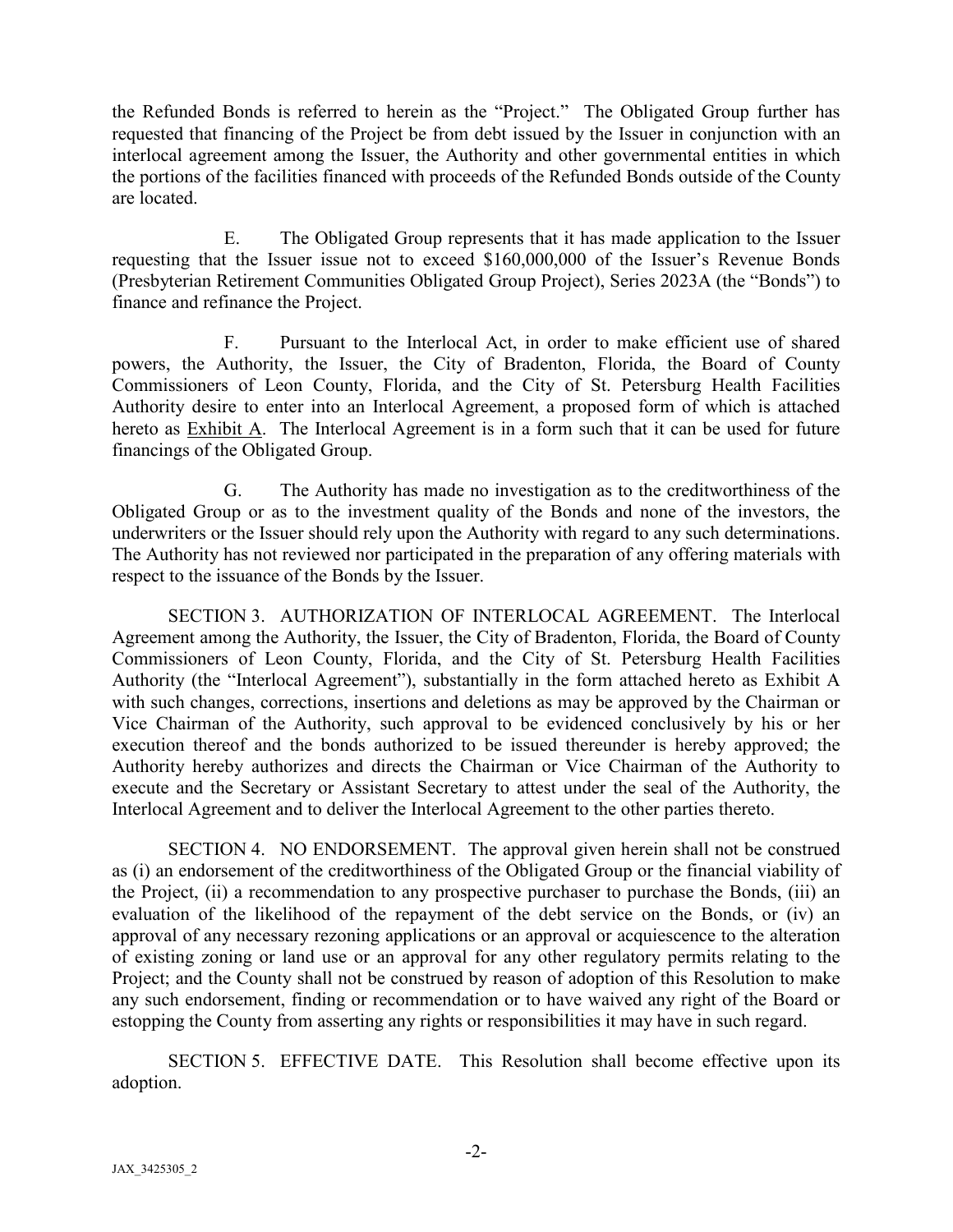# PASSED AND ADOPTED this \_\_ day of \_\_\_\_\_\_\_\_\_\_\_, 2021.

<u> 1980 - Johann Barn, mars et al. (</u>

# [SEAL] **ST. JOHNS COUNTY INDUSTRIAL DEVELOPMENT AUTHORITY**

By:

Chair

Attest:

By:

**Secretary**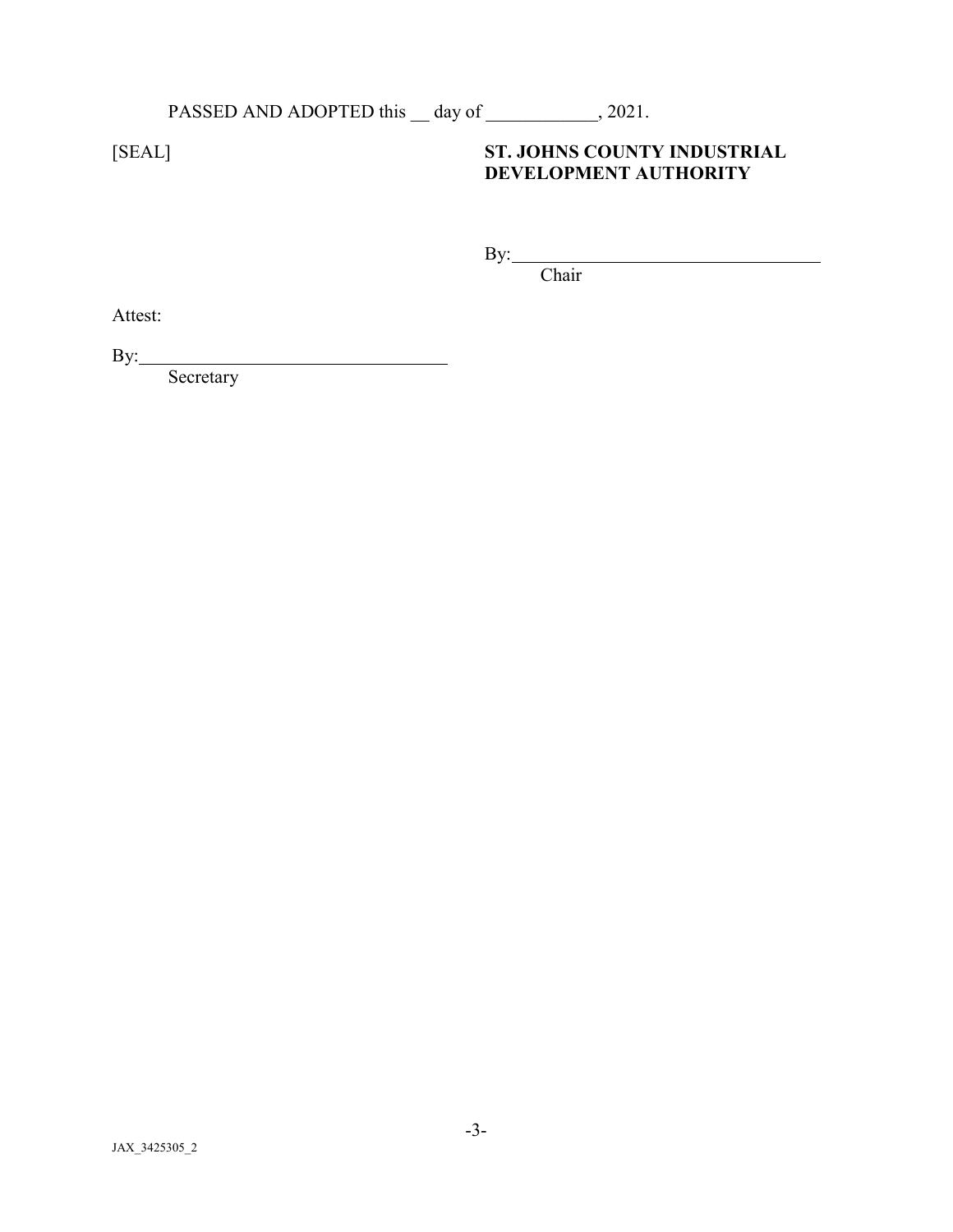**Exhibit A Interlocal Agreement (see attached)**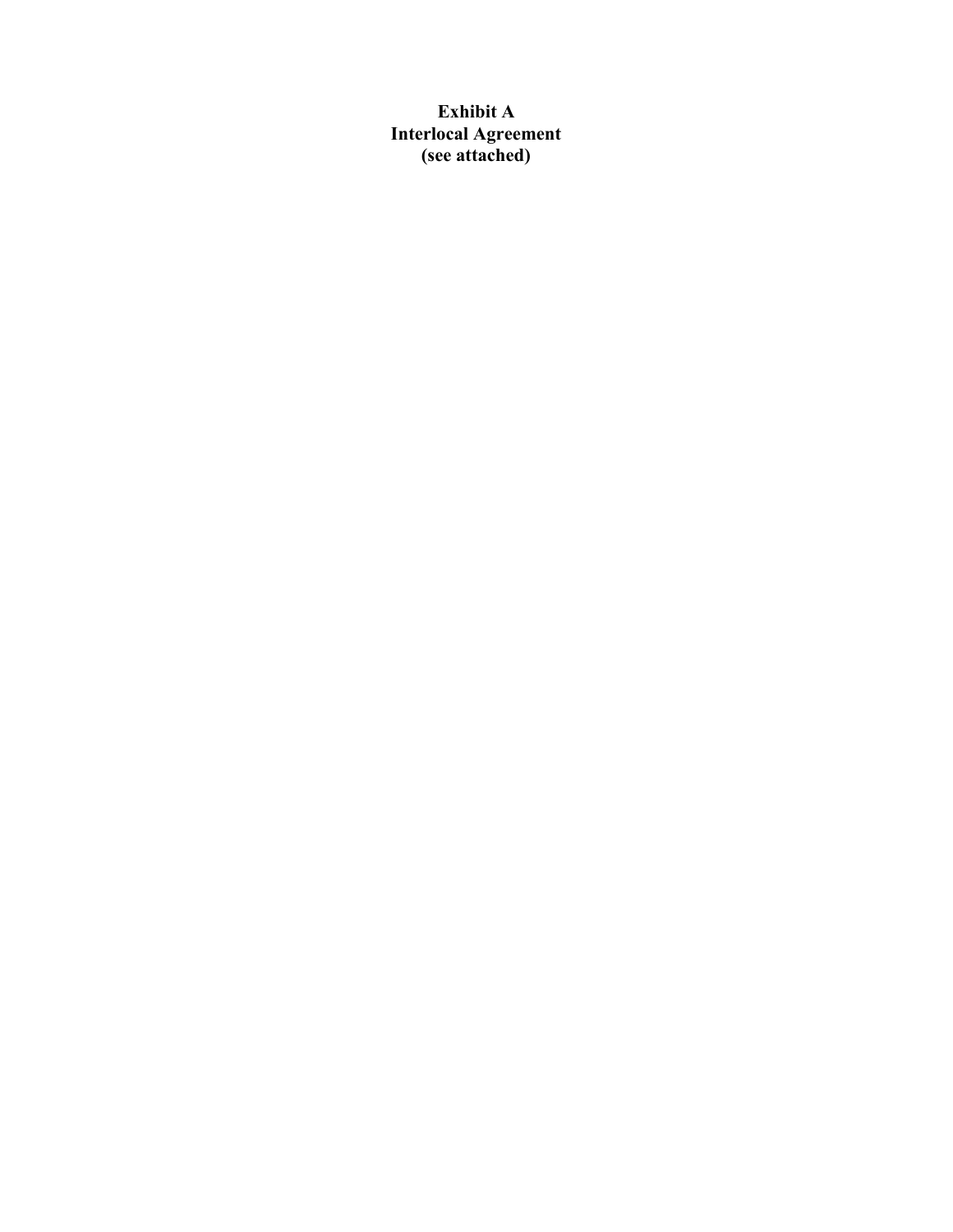Prepared by, record and return to: Irvin M. Weinstein, Esquire Rogers Towers, P.A. 1301 Riverplace Boulevard, Suite 1500 Jacksonville, Florida 32207

#### **INTERLOCAL AGREEMENT**

#### **THIS INTERLOCAL AGREEMENT** (this "Agreement") dated as of entered into by and among the **CITY OF BRADENTON** ("Bradenton"), the **BOARD OF COUNTY COMMISSIONERS OF LEON COUNTY, FLORIDA** ("Leon County"), the **ORANGE COUNTY HEALTH FACILITIES AUTHORITY** ("OCHFA"), the **ST. JOHNS COUNTY INDUSTRIAL DEVELOPMENT AUTHORITY** ("SJCID"), and the **CITY OF ST. PETERSBURG HEALTH FACILITIES AUTHORITY** ("SPHFA").

#### **R E C I T A L S:**

Bradenton is a municipal corporation organized and existing under the laws of the State of Florida (the "State"). Leon County is a political subdivision of the State and a public body corporate and politic. OCHFA is a public body corporate and politic created and existing under the Health Facilities Authorities Law, Chapter 154, Part III, Florida Statutes (the "Health Law"). SJCIDA is a public body corporate and politic created and existing under Chapter 159, Part III, Florida Statutes. SPHFA is a public body corporate and politic created and existing under the Health Law. All of the parties hereto are public agencies within the meaning of the Florida Interlocal Cooperation Act of 1969, Section 163.01, Florida Statutes (the "Interlocal Act"). Bradenton, Leon County, OCHFA, SJCIDA, SPHFA, and any other such public agency that may join this Agreement in the future are collectively referred to herein as the "Public Agencies."

The Obligated Group (as defined below) has represented that Presbyterian Retirement Communities, Inc., Palm Shores Retirement Community, Inc., Suncoast Manor Retirement Community, Inc., Wesley Manor, Inc., Westminster Pines, Inc., Westminster Retirement Communities Foundation, Inc., Westminster Services, Inc., and Westminster Shores, Inc., each a not-for-profit corporation organized and existing under the laws of the State (together with any other not-for-profit corporations affiliated therewith which become a member of the obligated group financing under the Amended and Restated Master Trust Indenture dated as of August 1, 2010, as it may be amended from time to time, collectively, the "Obligated Group"), taken together maintain continuing care retirement community facilities within the jurisdiction of each of Public Agencies.

Any of the Public Agencies may agree at the request of the Obligated Group to issue bonds or other evidence of indebtedness (collectively, the "Bonds") under the authority of Chapter 159, Part II and Part III or the Health Law (as amended, collectively, the "Bond Acts"). The Bonds will be issued for the purposes of financing or refinancing qualifying projects under any of the Bond Acts (each, a "Project"). The Public Agency that issues the Bonds from time to time is referred to herein as the "Issuer."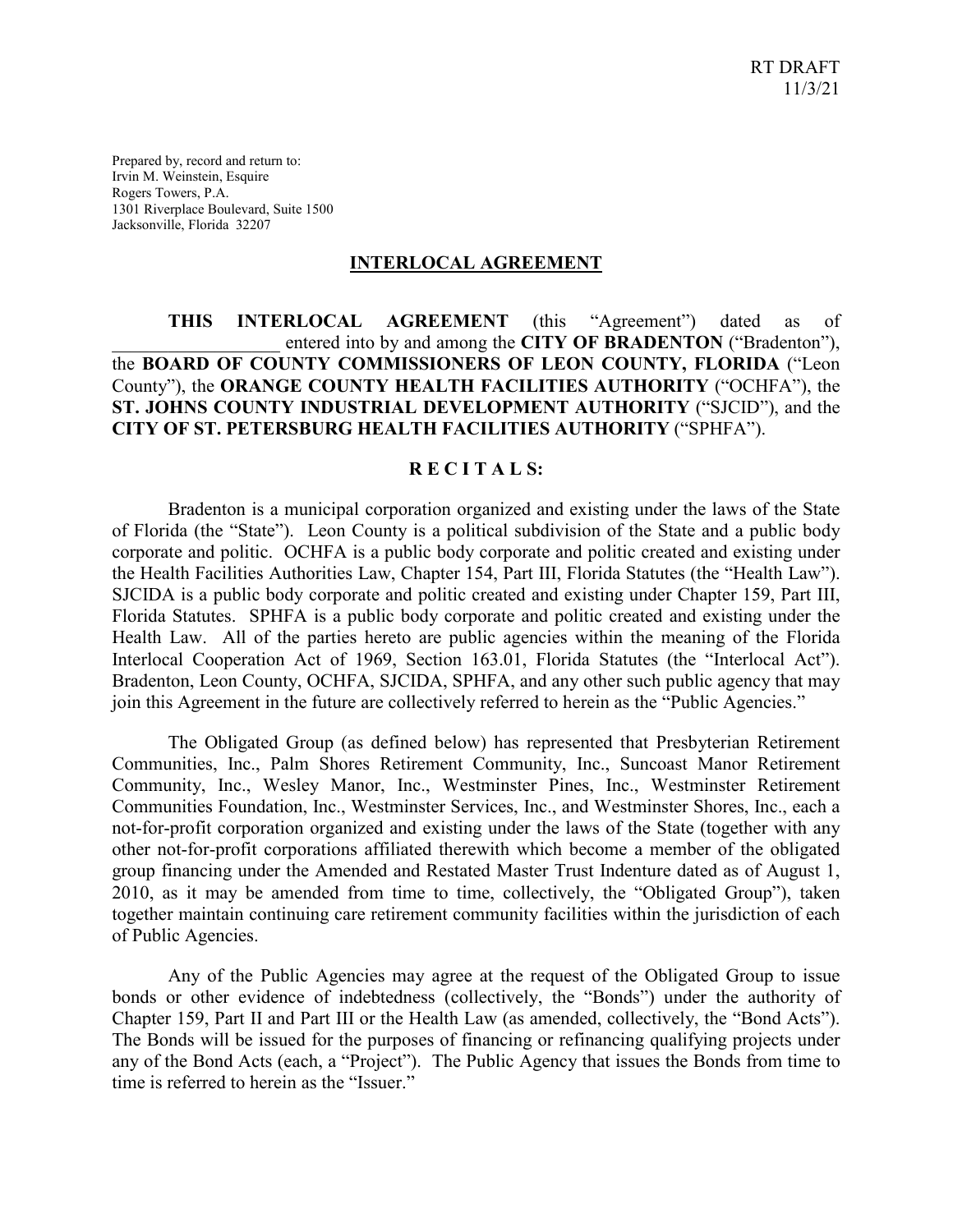In consideration of the mutual promises contained herein, and based solely upon information provided by the Obligated Group, the parties hereto agree as follows:

1. The Issuer may, upon finding that all applicable provisions of law have been complied with, issue the Bonds. The proceeds of the Bonds will be used for the Project.

2. The Bonds shall be issued pursuant to the provisions of the applicable Bond Acts. The Issuer shall assume responsibility for determining compliance with provisions of the Bond Acts, including but not limited to, the criteria set forth in Section 159.29, Florida Statutes, as amended.

3. It is recognized that the capital improvements to be financed, refinanced, and reimbursed are for facilities which have been or will be acquired, constructed, improved, and equipped and are located within some or all of the respective jurisdictions of the Public Agencies.

4. The Bonds shall be limited obligations of the Issuer payable solely from the revenues received from the Obligated Group and as otherwise provided in the financing documents for the Bonds. The Bonds shall not constitute a debt, liability, or obligation of the Public Agencies, Orange County, St. Johns County, the City of St. Petersburg, or the State or any other political subdivision thereof; and the Public Agencies, Orange County, St. Johns County, the City of St. Petersburg, and the State and any other political subdivision thereof shall not be liable thereon nor in any event shall the Bonds or the interest thereon be payable out of the funds or property other than those received from the Obligated Group and as otherwise described in the financing documents for the Bonds. The Bonds shall not constitute an indebtedness within the meaning of any constitutional or statutory debt limitation of the laws of the State. The Bonds shall not, directly or indirectly, obligate the Public Agencies, Orange County, St. Johns County, the City of St. Petersburg, or the State or any other political subdivision thereof to levy any form of taxation therefor or to make any appropriations for their payment; and the Bonds shall not constitute a charge against the general credit or taxing powers of the Public Agencies, Orange County, St. Johns County, the City of St. Petersburg, or the State or any other political subdivision thereof. OCHFA, SJCIDA and SPHFA have no taxing power.

5. The Issuer shall take all actions it deems necessary or appropriate in connection with the issuance of the Bonds, including, in its discretion, the preparation, review, execution and filing with government agencies of certificates, opinions, agreements and other documents to be delivered at the closing of the Bonds and the establishment of any funds and accounts pursuant to a bond indenture related to the Bonds. Upon the issuance of the Bonds the Obligated Group shall notify in writing each Public Agency other than the Issuer of such issuance.

6. None of the Public Agencies hereto shall be liable for the costs of issuing the Bonds or the costs incurred by any of them in connection with the preparation, review, execution or approval of this Agreement or any documentation or opinions required to be delivered in connection therewith by the Public Agencies, Orange County, St. Johns County, the City of St. Petersburg or the State or any other political subdivision thereof or counsel to any of them. All of such costs shall be paid from the proceeds of the Bonds or from other monies of the Obligated Group, and the Obligated Group is responsible for all such costs and fees.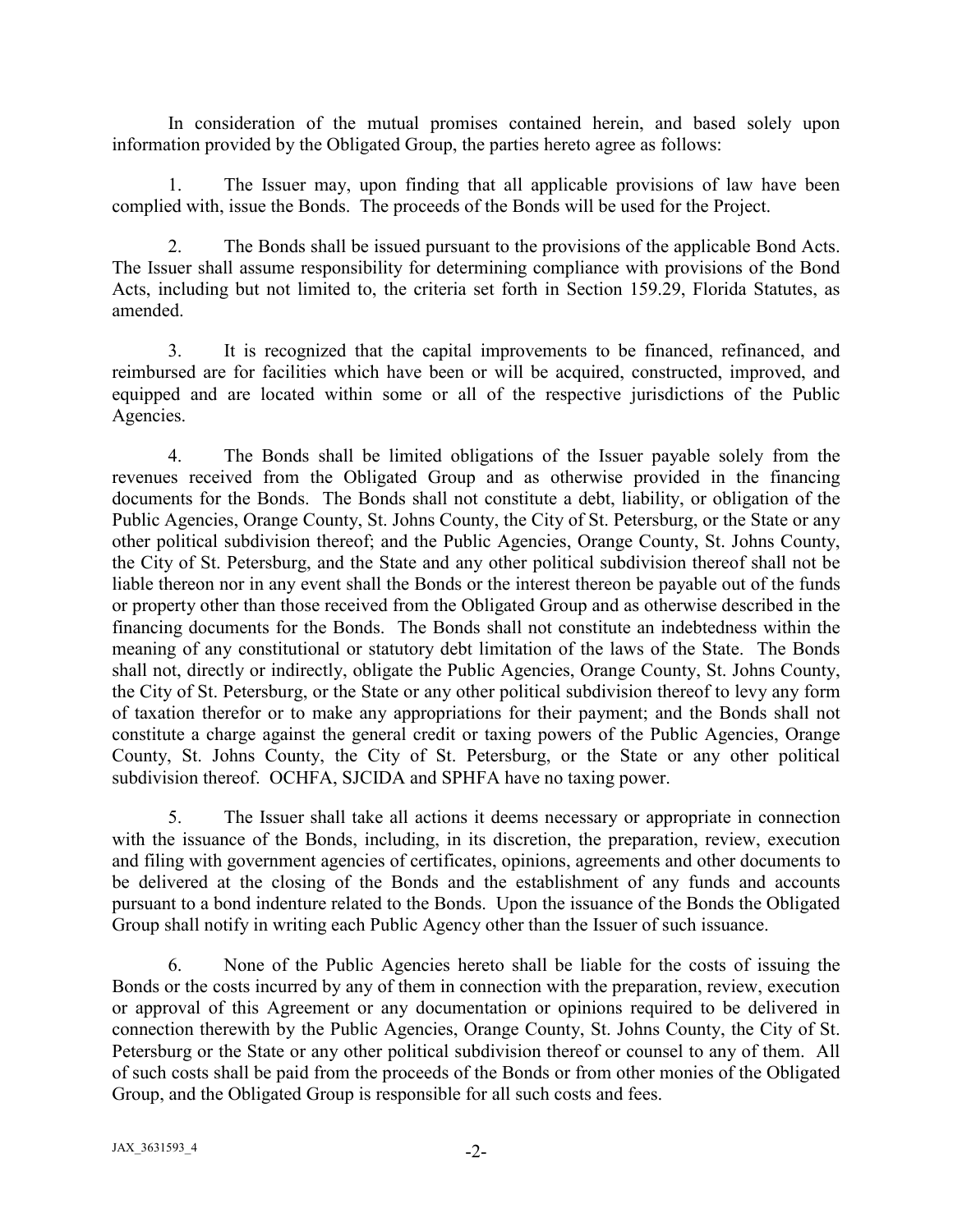7. The Obligated Group, by its approval and acknowledgment at the end of this Agreement, agrees to indemnify and hold harmless the Public Agencies, and their respective elected and appointed officials, members, officers, employees, attorneys and agents, from and against any and all losses, claims, damages, liabilities or expenses, of every conceivable kind, character and nature whatsoever, including, but not limited to, losses, claims, damages, liabilities or expenses (including reasonable fees and expenses of attorneys, accountants, consultants and other experts), arising out of, resulting from, or in any way connected with this Agreement or the issuance of the Bonds.

8. Upon filing as hereinafter provided, this Agreement will remain in full force and effect from the date of its execution, until such time as it is terminated by any party hereto upon 10 days advance written notice to the other parties hereto. Notwithstanding the foregoing, it is agreed that this Agreement may not be terminated so long as any of the Bonds remain outstanding or unpaid. Nothing herein shall be deemed in any way to limit or restrict any party hereto from issuing its own obligations or entering into any other agreement for the financing or refinancing of any facility which any party hereto may choose to finance or refinance.

9. It is agreed that this Agreement shall be filed by the Obligated Group or its authorized agent or representative with the Clerks of the Circuit Courts of Leon, Manatee, Orange, Pinellas and St. Johns Counties, all in accordance with the Interlocal Act, and that this Agreement shall not become effective until so filed.

10. If any one or more of the covenants, agreements or provisions herein contained shall be held contrary to any express provisions of law or contrary to the policy of any express provisions of law, though not expressly prohibited or against public policy, or shall for any reason whatsoever be held invalid, then such covenants, agreements or provisions shall be null and void and shall be deemed separable from the remaining covenants, agreements or provisions and shall in no way affect the validity of any of the other provisions hereof.

11. The approval given herein shall not be construed as (i) an endorsement of the creditworthiness of the Obligated Group or the financial viability of the Project, (ii) a recommendation to any prospective purchaser to purchase the Bonds, (iii) an evaluation of the likelihood of the repayment of the debt service on the Bonds, or (iv) approval of any necessary rezoning applications or approval or acquiescence to the alteration of existing zoning or land use nor approval for any other regulatory permits relating to the Project, and the Public Agencies shall not be construed by reason of their execution and delivery of this Agreement to make any such endorsement, finding, recommendation or approval, to have waived any right of the parties hereto or estopping the parties hereto from asserting any rights or responsibilities they may have in such regard. Further, the approval by the Board of County Commissioners of Orange County or of St. Johns County or the City Council of the City of St. Petersburg or by any of the elected officials approving the issuance of the Bonds by the Issuer shall not be construed to obligate any public agency or elected official to incur any liability, pecuniary or otherwise, in connection with either the issuance of the Bonds or the refinancing, reimbursing and financing of the acquisition and construction of the Project.

12. This Agreement shall be construed and governed by the laws of the State.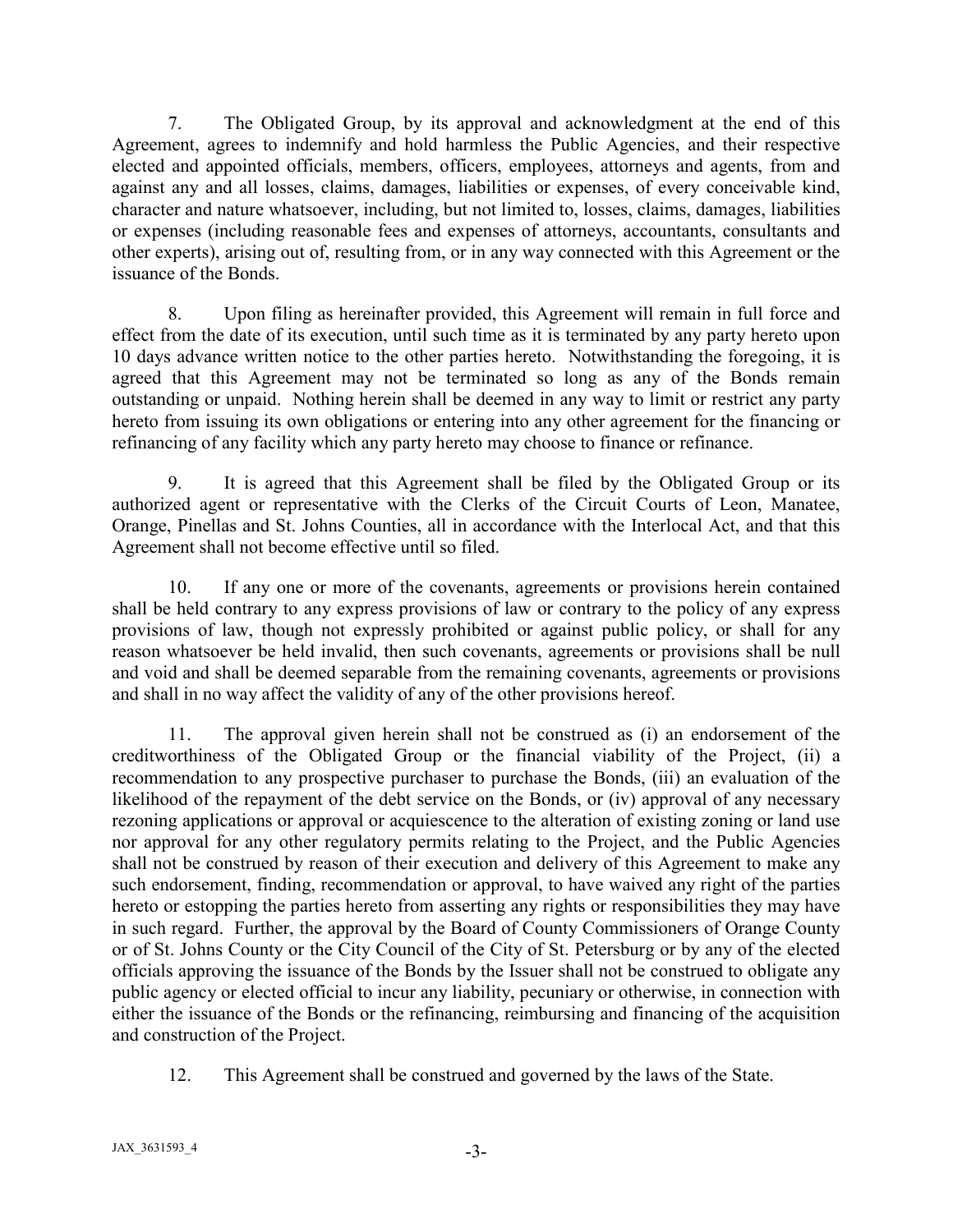13. This Agreement shall be effective from the date last executed by a party hereto, and shall expire upon none of the Bonds remaining outstanding.

14. This Agreement may be executed in counterparts which, when combined with executed counterparts signed by each of the parties hereto, shall be deemed an original executed Agreement.

[Signature pages to follow]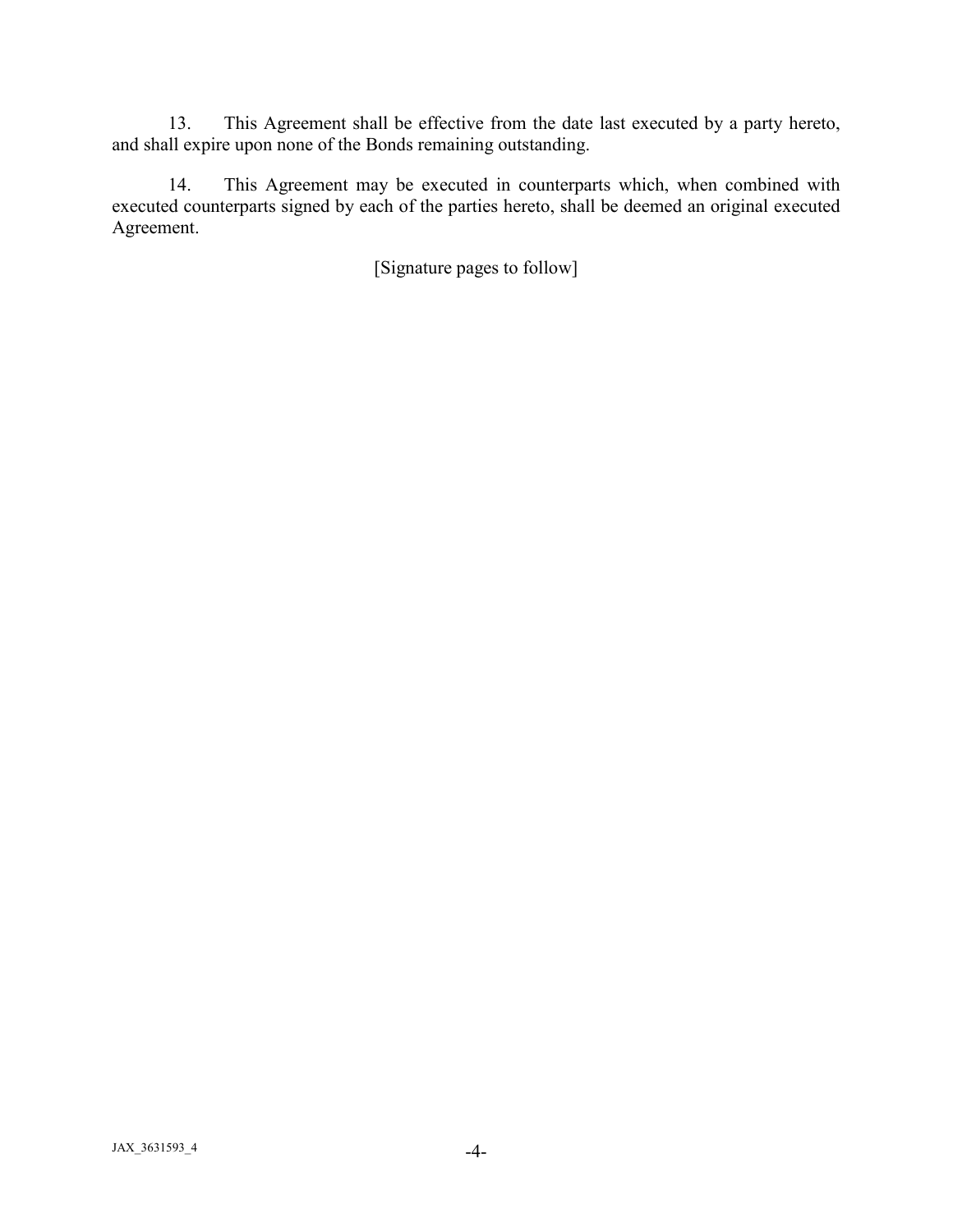# **CITY OF BRADENTON, FLORIDA**

Date: \_\_\_\_\_\_\_\_\_\_\_\_\_, 2021

| Print Name: |
|-------------|
| Title:      |
|             |
| Attest:     |
| Print Name: |
| Title:      |

#### STATE OF FLORIDA

## COUNTY OF MANATEE

The foregoing instrument was acknowledged before me by means of *(check one)*   $\square$  physical presence or  $\square$  online notarization, this \_\_\_\_ day of \_\_\_\_\_\_\_\_\_\_\_\_, 2021, by \_\_\_\_\_\_\_\_\_\_\_\_\_\_\_\_\_\_\_\_\_\_\_, \_\_\_\_\_\_\_\_\_\_\_\_ of the City of Bradenton, Florida. He/She *(check one*)  $\Box$  is personally known to me or  $\Box$  has produced a valid driver's license as identification.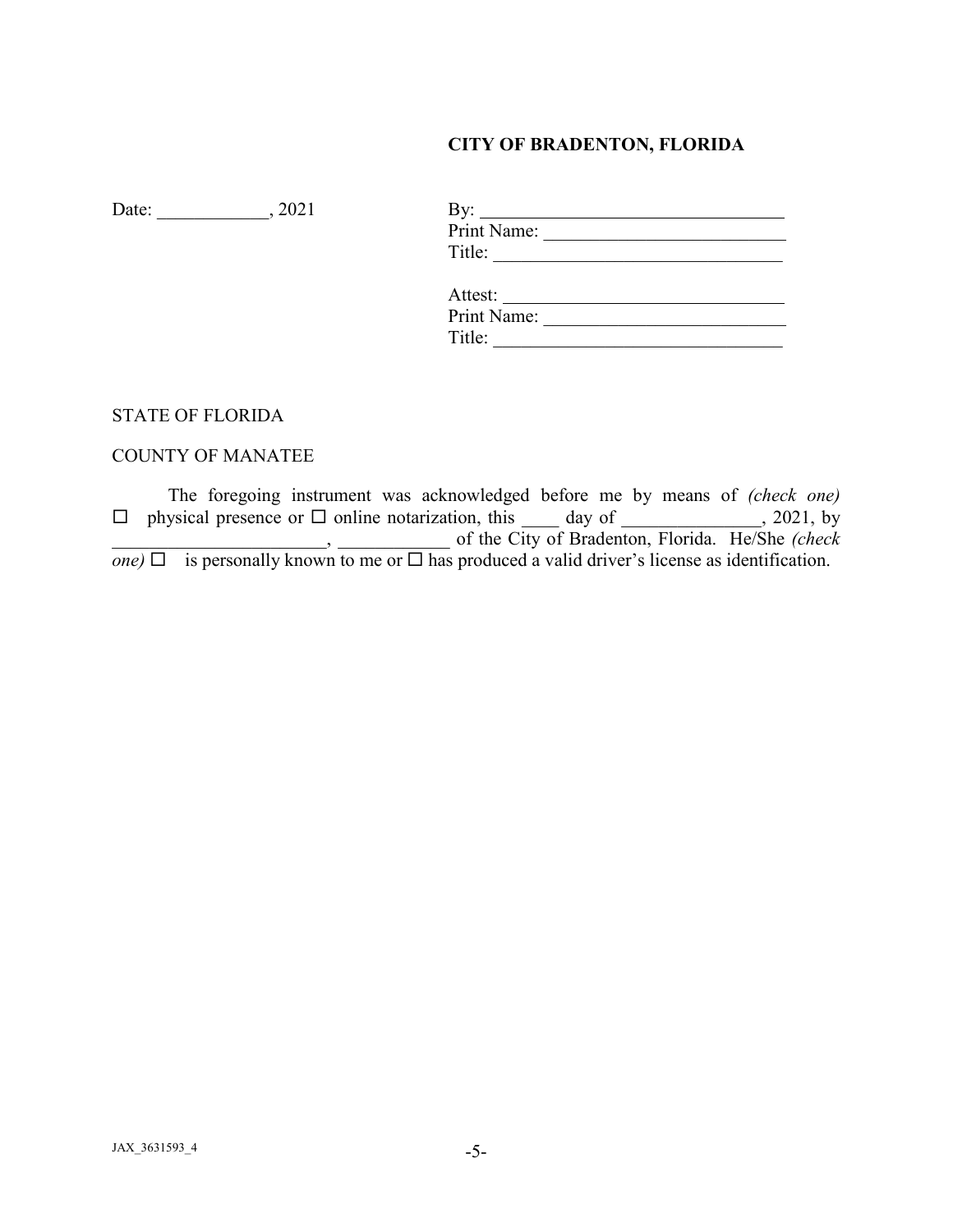# **BOARD OF COUNTY COMMISSIONERS OF LEON COUNTY, FLORIDA**

Date: \_\_\_\_\_\_\_\_\_\_\_\_\_, 2021

| Print Name: |  |
|-------------|--|
| Title:      |  |
|             |  |
| Attest:     |  |
| Print Name: |  |
| Title:      |  |

# STATE OF FLORIDA

# COUNTY OF LEON

The foregoing instrument was acknowledged before me by means of *(check one)*   $\square$  physical presence or  $\square$  online notarization, this \_\_\_\_ day of \_\_\_\_\_\_\_\_\_\_\_\_, 2021, by , as a member of the Board of County Commissioners of Leon County, Florida. He/She *(check one)* is personally known to me or  $\square$  has produced a valid driver's license as identification.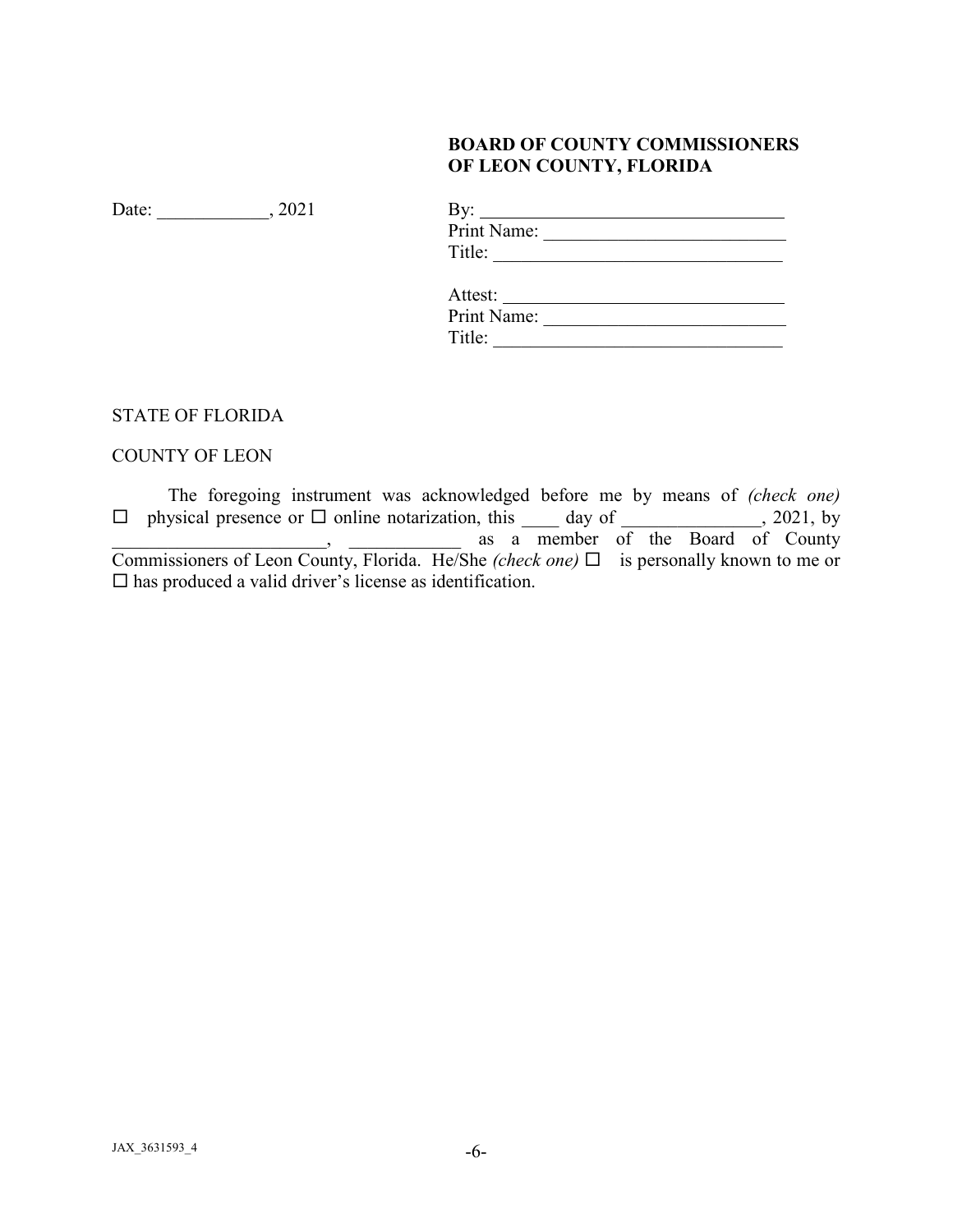# **ORANGE COUNTY HEALTH FACILITIES AUTHORITY**

 $\mathcal{L}_\text{max}$  , where  $\mathcal{L}_\text{max}$ 

Date: 2021 By: 2021 By:

**Chairperson** 

Attest:

STATE OF FLORIDA

COUNTY OF ORANGE

The foregoing instrument was acknowledged before me by means of *(check one)*   $\square$  physical presence or  $\square$  online notarization, this \_\_\_\_ day of \_\_\_\_\_\_\_\_\_\_\_\_, 2021, by \_\_\_\_\_\_\_\_\_\_\_\_\_\_\_\_\_\_ Chairperson of the Orange County Health Facilities Authority, on behalf of the Authority. He/She *(check one)*  $\Box$  is personally known to me or  $\Box$  has produced a valid driver's license as identification.

> $\mathcal{L}_\mathcal{L}$  , where  $\mathcal{L}_\mathcal{L}$  , we have the set of the set of the set of the set of the set of the set of the set of the set of the set of the set of the set of the set of the set of the set of the set of the set Notary Public, State of Florida Name:

> My Commission Expires: My Commission Number is: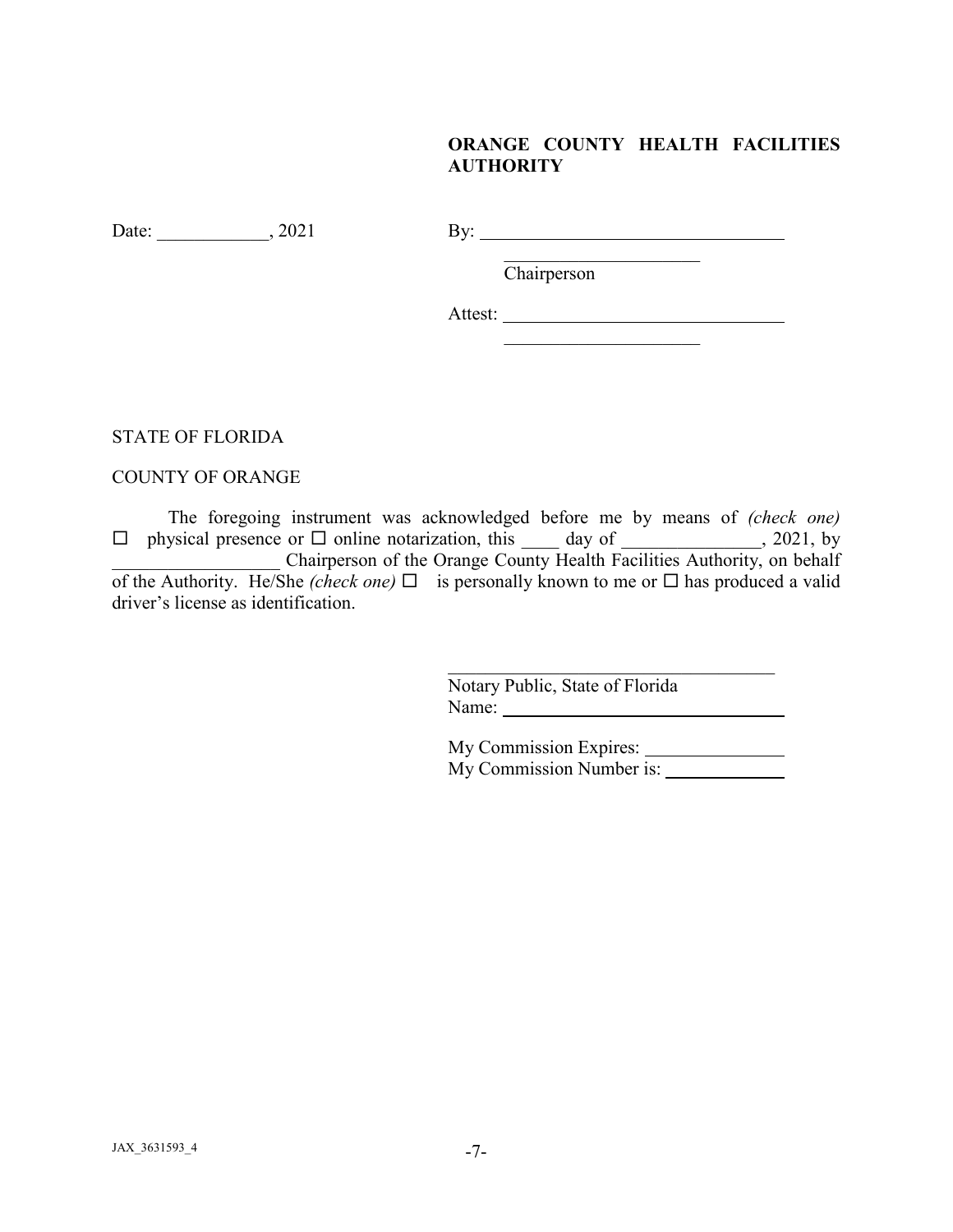### **ST. JOHNS COUNTY INDUSTRIAL DEVELOPMENT AUTHORITY**

Date: November , 2021

By: Melissa Churchwell, Chair

Attest:

Geoffrey Litchney, Secretary

#### STATE OF FLORIDA

#### COUNTY OF ST. JOHNS

The foregoing instrument was acknowledged before me by means of *(check one)*   $\Box$  physical presence or  $\Box$  online notarization, this \_\_\_\_\_ day of November, 2021, by Melissa Churchwell, Chair of the St. Johns County Industrial Development Authority. She *(check one)*  $\Box$  is personally known to me or  $\Box$  has produced a valid driver's license as identification.

> Notary Public, State of Florida Name:

My Commission Expires: My Commission Number is:

 $\mathcal{L}_\mathcal{L}$  , where  $\mathcal{L}_\mathcal{L}$  , we have the set of the set of the set of the set of the set of the set of the set of the set of the set of the set of the set of the set of the set of the set of the set of the set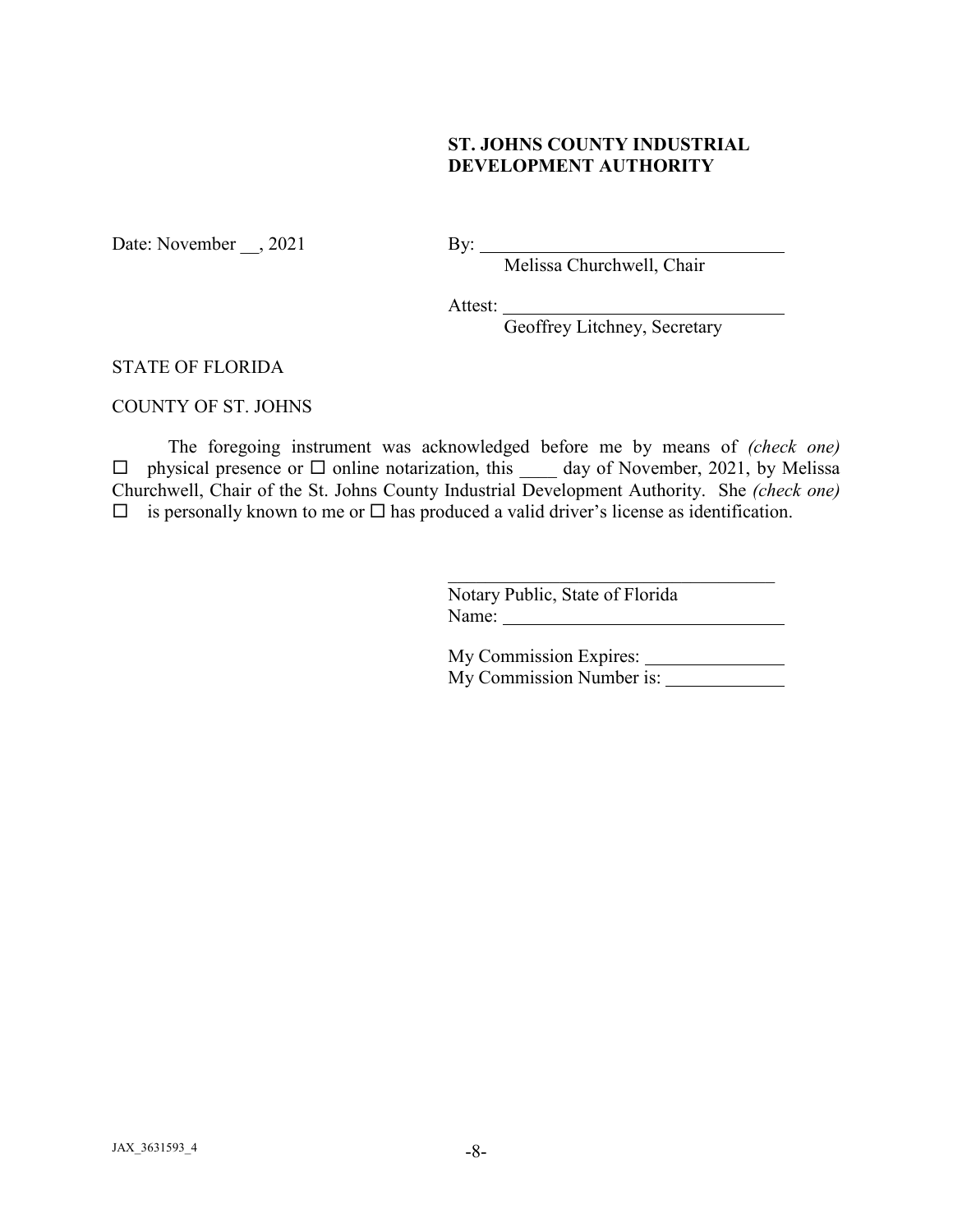# **CITY OF ST. PETERSBURG HEALTH FACILITIES AUTHORITY**

Date: \_\_\_\_\_\_\_\_\_\_\_\_\_, 2021

| By: $\qquad \qquad$ |  |
|---------------------|--|
| Print Name:         |  |
| Title:              |  |
|                     |  |
| Attest:             |  |
| Print Name:         |  |
| Title:              |  |

## STATE OF FLORIDA

# COUNTY OF PINELLAS

The foregoing instrument was acknowledged before me by means of *(check one)*   $\square$  physical presence or  $\square$  online notarization, this \_\_\_\_ day of \_\_\_\_\_\_\_\_\_\_\_\_, 2021, by **Example 2.1 All 2.2 Seconds** of the City of St. Petersburg Health Facilities Authority. He/She *(check one)*  $\Box$  is personally known to me or  $\Box$  has produced a valid driver's license as identification.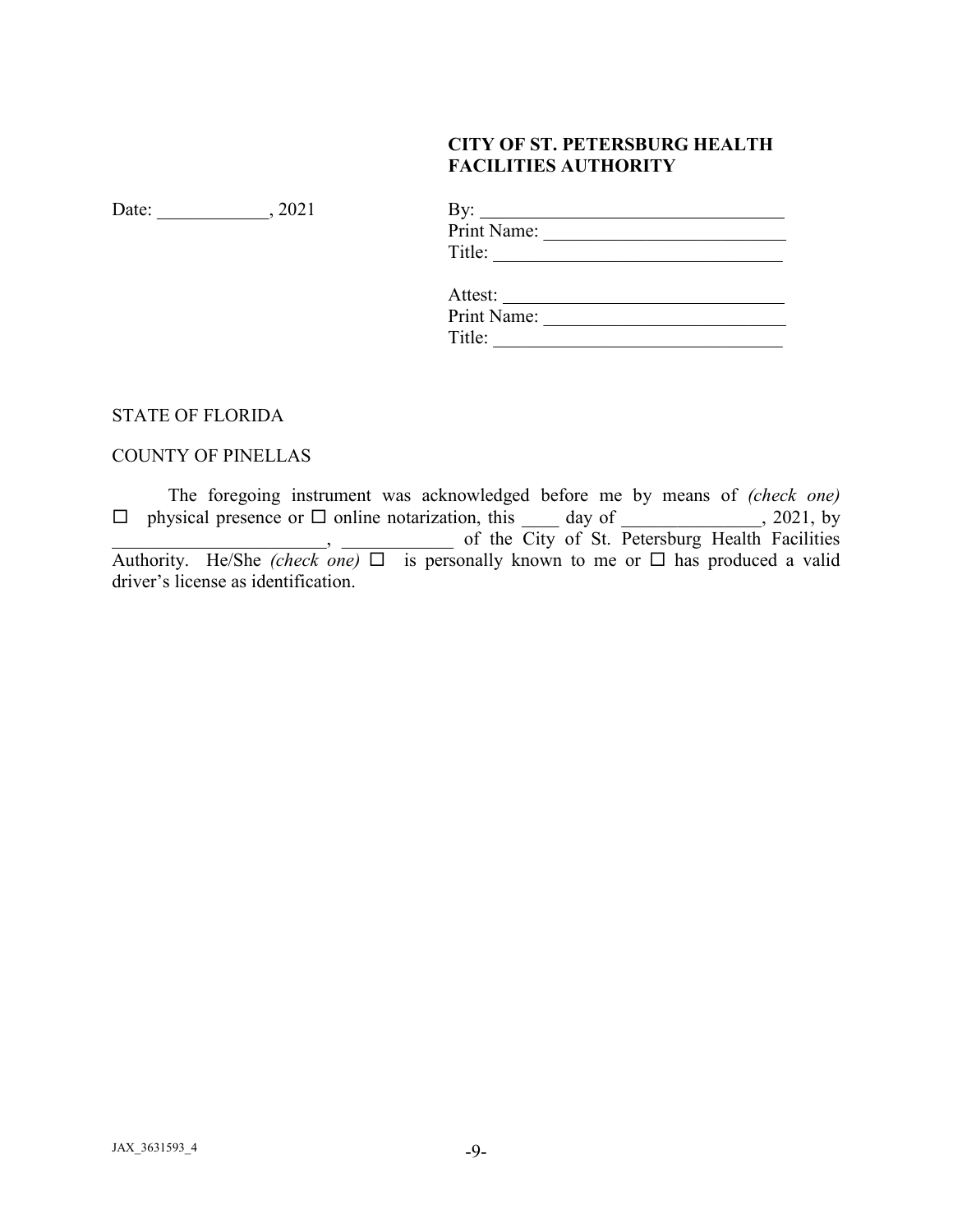### APPROVAL AND ACKNOWLEDGMENT OF THE OBLIGATED GROUP

Presbyterian Retirement Communities, Inc., a Florida not for profit corporation on behalf of the Obligated Group for which the Bonds are being issued, hereby approves this Interlocal Agreement and acknowledges acceptance of its obligations arising hereunder, including, without limitation, its obligations under Section 7 hereof regarding indemnification and its obligations under Section 6 to be responsible for fees and costs, by causing this Approval and Acknowledgment to be executed by its proper officer as of the date of said Interlocal Agreement.

#### **PRESBYTERIAN RETIREMENT COMMUNITIES, INC.**

 $By:$ 

Henry T. Keith, Treasurer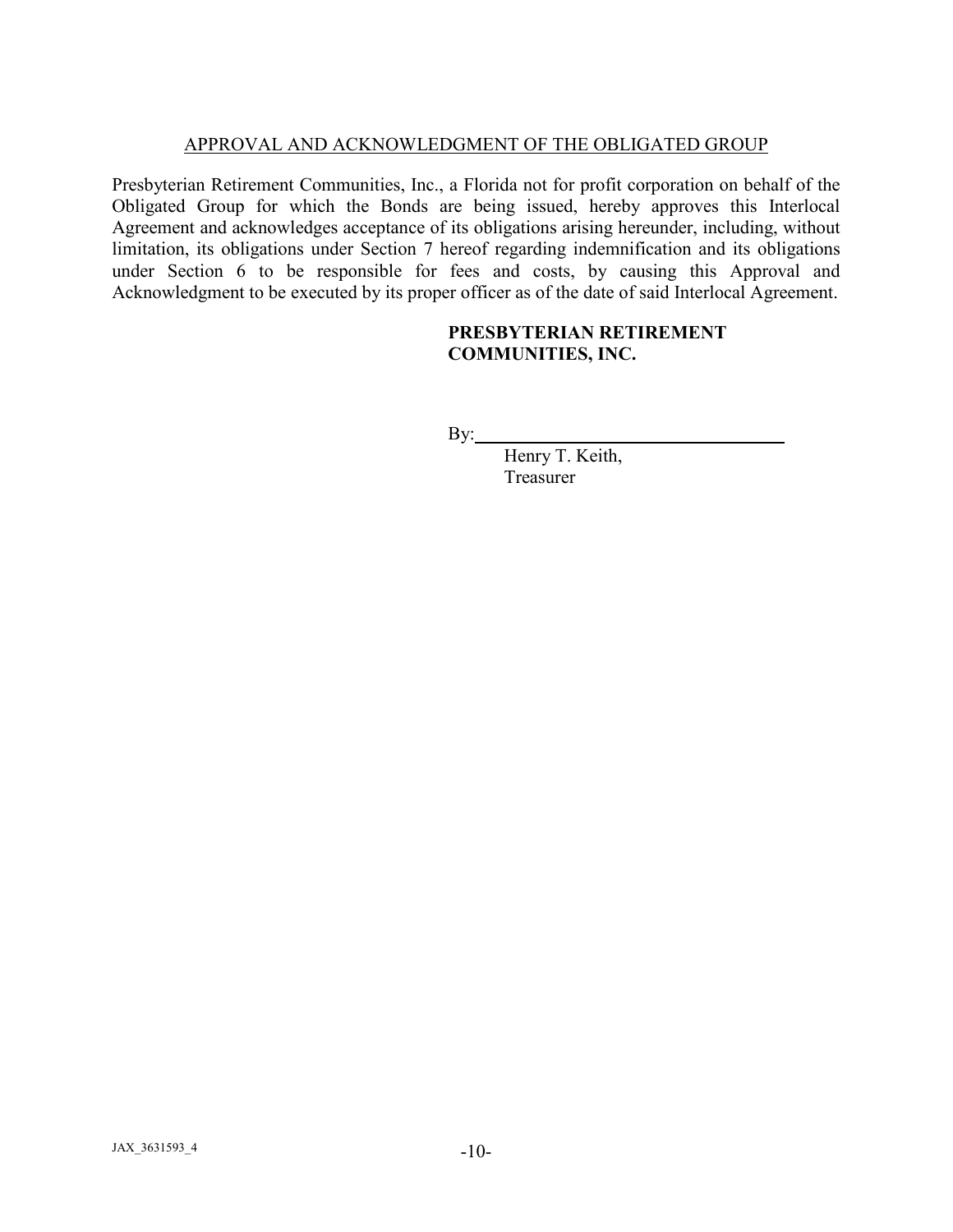

#### HOSPITALITY PURCHASE AGREEMENT

THIS HOSPITALITY PURCHASE AGREEMENT (this "Agreement") is between PGA TOUR, Inc. ("TOUR"), and the party listed herein as Purchaser. In consideration of the respective rights and obligations hereunder and other valuable consideration, TOUR and Purchaser have fully reviewed and agreed to this Agreement, including the full Terms and Conditions of this Agreement, as attached hereto.

| TOURNAMENT:                             | THE PLAYERS Championship                                                                                  |                                    |
|-----------------------------------------|-----------------------------------------------------------------------------------------------------------|------------------------------------|
| LOCATION:                               | TPC Sawgrass, Ponte Vedra Beach, Florida                                                                  |                                    |
| DATES:                                  | March 8 - 13, 2022                                                                                        |                                    |
| <b>INVENTORY:</b><br><b>INVESTMENT:</b> | Purchaser will receive the inventory listed in Exhibit A<br>\$10,200                                      |                                    |
| PAYMENT:                                | Full balance due by January 15 <sup>th</sup> 2022                                                         |                                    |
| Remit payment to:                       | THE PLAYERS Championship<br><b>Attn: Ticket Operations</b><br>P.O. Box 206<br>Ponte Vedra Beach, FL 32004 | <i>(invoices will be provided)</i> |
| TERM:                                   | March 8-13, 2022                                                                                          |                                    |

#### PURCHASER: PURCHASER: PURCHASER:

| Bv:                |                    |
|--------------------|--------------------|
| Name:              | Name:              |
| Title:             | Title:             |
| Date of Execution: | Date of Execution: |

| $\rm\,By:$         |  |
|--------------------|--|
| Name:              |  |
| Title:             |  |
| Date of Execution: |  |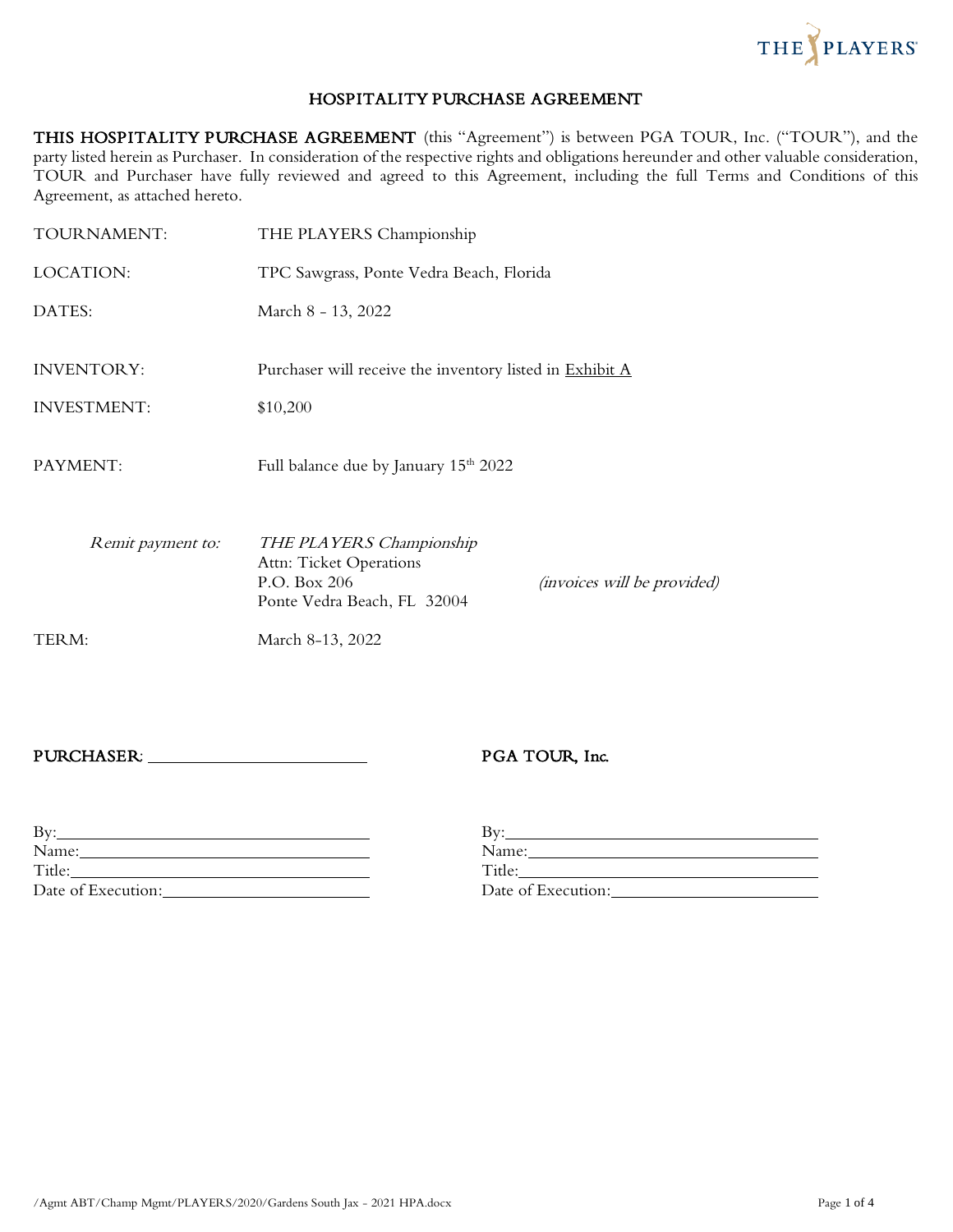# THE PLAYERS

#### Exhibit A

| SOLD TO:    | SHIP TO:    | Same as Sold To |
|-------------|-------------|-----------------|
| Purchaser   | Company     |                 |
| Attn:       | Attn:       |                 |
| Address     | Address     |                 |
| Suite       | Suite       |                 |
| City        | City        |                 |
| State & Zip | State & Zip |                 |
| Phone       | Phone       |                 |
| Email       | Email       |                 |
| Acct No.    |             |                 |

#### Inventory

#### The Deck

- Twelve (12) tickets per day, providing access to the Deck and Grounds, Tuesday Sunday
- Located between 16/18 fairways
- Beer, wine, seltzer, soda, bottled water included inside the Deck
- Cocktails & food pay-as-you-go
- Private restroom facilities
- Six (6) general parking passes per day, Tuesday Sunday

#### Terms & Conditions

1. **PAYMENT TERMS.** Unless otherwise specified in this Agreement, in consideration for the Inventory, Purchaser shall pay TOUR the Investment plus applicable taxes.

2. **TAXES.** TOUR will separately list in all invoices any taxes applicable to this Agreement. Purchaser acknowledges that tax legislation may be amended from time to time and alter the tax amount applicable to this Agreement. TOUR will be responsible to adjust as necessary the tax applicable to any unpaid balance on this Agreement, and Purchaser shall be responsible for payment of applicable tax amounts.

3. **GIFTS, AWARDS & INCENTIVES.** *Purchaser solely responsible for verifying permission to participate.* Some companies do not allow their employees to receive gifts, awards or incentives or to participate in rewards programs. If any gifts (*e.g.,* Pro-Am), awards or incentives (*e.g.*, travel reward points) are included in the Inventory, it is Purchaser's sole responsibility to apply its own policies regarding participation. In certain jurisdictions, the provision of, or receipt of, gifts, awards and other incentives by individuals may trigger tax/social security and or other liabilities on the part of Purchaser and/or the relevant individual. By signing this Agreement, Purchaser understands and agrees to declare and promptly pay any such taxes, contributions or payments for which it is liable from time to time. Purchaser is solely responsible for all federal, state and local taxes (including income and withholding taxes) and shall pay, or cause to be paid, any such liabilities, it being agreed that TOUR is not liable for such amounts in any way whatsoever. Any gifts, awards or other incentives redeemed by Purchaser are one-off, non-continuous benefits and do not give rise to any right to additional remuneration (or any exception thereof) as part of any employment package.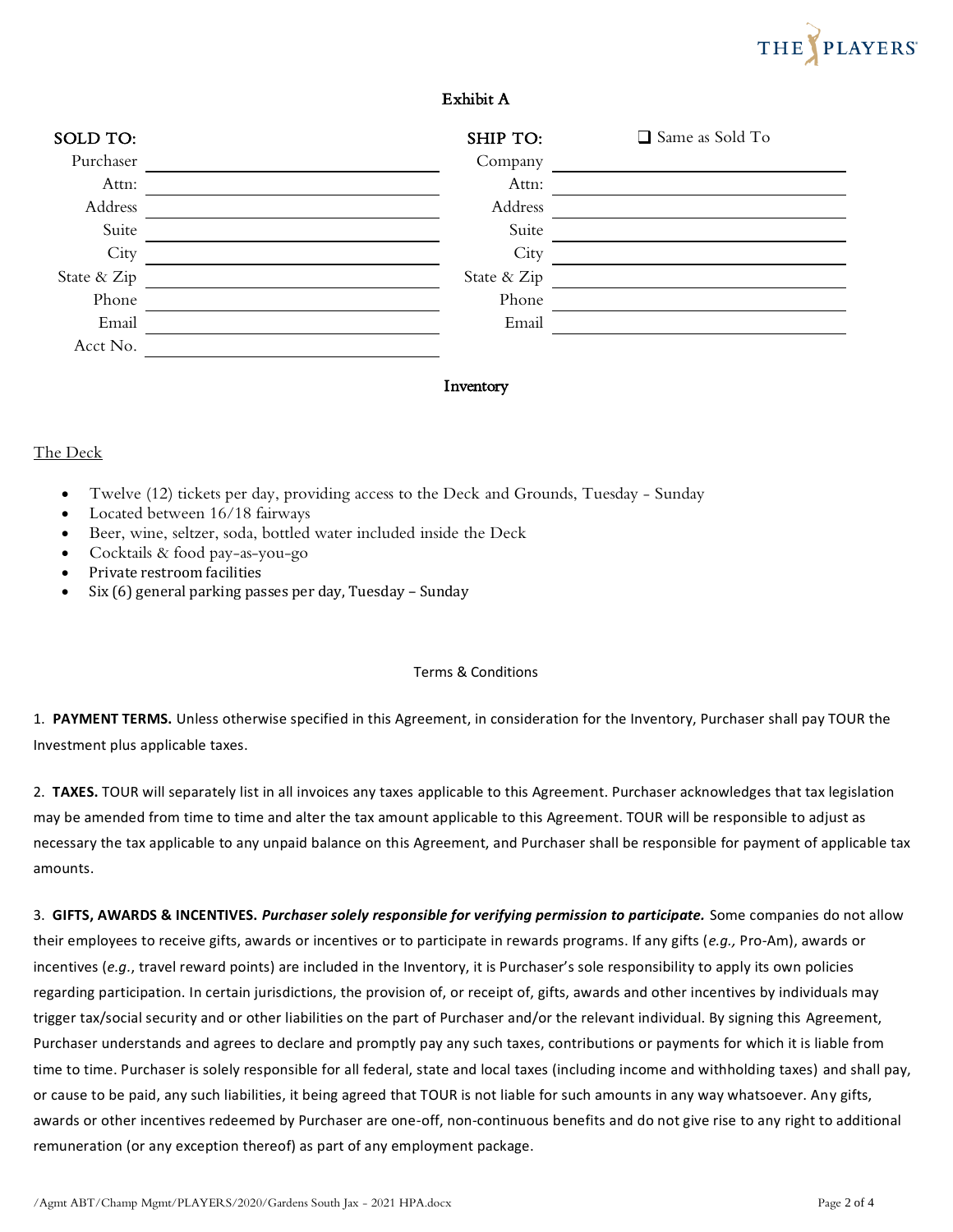# THE PLAYERS

4. **INVENTORY.** TOUR shall not be obligated to provide the Inventory until TOUR receives full and timely payment of the Investment from Purchaser. TOUR reserves the right to modify the Tournament Location and/or Dates in its sole discretion and/or to substitute any Inventory item with an item of equal or greater value. TOUR will notify Purchaser of any such modification via regular mail and/or email. Purchaser shall receive the Inventory at such rescheduled or relocated Tournament. No such modification shall entitle Purchaser to a refund of the Investment. Hotel accommodations, if any, are single room, double occupancy unless otherwise explicitly detailed in the Inventory. Charges for security/damage deposits, parking, baggage, gratuities, resort, service and other amenities, including food and beverage, are not included unless explicitly detailed in the Inventory and are responsibility of guest(s) on arrival. Some such charges may be mandatory. Photo identification and valid credit card must be presented at check-in. Check-in, check-out, package handling and minimum age requirements vary by property. Rooms still occupied after the designated check-out time may incur charges, which are the responsibility of the guest(s). TOUR does not guarantee the standard, class, or fitness for purpose of any accommodation or service. Purchaser responsible to provide advance notice of anticipated special needs for disabled guests. Neither Purchaser nor any guest will receive points or any other benefits in conjunction with any reward or loyalty program in association with hotel room nights included in Inventory. All transportation, if any, subject to zero tolerance policy with respect to disorderly or disruptive behavior by passengers. Any minor passengers must be accompanied by a responsible adult. Drivers follow designated routes that are not subject to change in response to passenger request. Golf, if any, included in Inventory subject to compliance with course rules and regulations and dates of availability/expiration. Charges for carts, caddies, equipment rental, food and beverages are not included unless explicitly detailed in the Inventory and are the responsibility of Purchaser or guest(s). Pace of play and clothing policies vary by property. Media included in Inventory, if any, subject to advertising guidelines and policies of platform where such media is placed.

**5. FOOD & BEVERAGE.** Purchaser acknowledges that the Investment may be exclusive of food and beverage products and services. If food and beverage is included, such inclusion is detailed in the Inventory. Food and beverage may be purchased throughout the golf course at an additional cost to Purchaser. Professional caterers selected by TOUR will be assigned by TOUR when applicable. If Purchaser is assigned a caterer by TOUR, the caterer shall provide Purchaser a variety of menu options in exchange for a minimum catering charge. Additional catering charges may apply for other food and beverage services mutually agreed upon by Purchaser and the applicable caterer. Hours of food and beverage service are to be mutually agreed upon by Purchaser and the caterer. All beverage service subject to applicable law.

6. **WEATHER & CANCELLATION POLICY.** Purchaser acknowledges and agrees that the Investment is nonrefundable, and Purchaser shall not be entitled to a refund of any portion of the Investment in the event the Tournament or any element of the Inventory is postponed, delayed, shortened or rescheduled due to weather, an act of God, state of war, public safety, union strike or any other condition beyond the reasonable control of TOUR. In the event the Tournament or any element of the Inventory is postponed, delayed or rescheduled due to any such reasons, Purchaser shall receive the Inventory upon commencement of the rescheduled Tournament or will be provided substitute Inventory of equal or greater value at no additional charge to Purchaser. If the Tournament or any element of the Inventory is cancelled in its entirety prior to commencement of competitive play or fulfillment of the applicable element and not rescheduled, TOUR shall refund to Purchaser the Investment less any costs irrevocably incurred (construction, décor, custom printing) and less the pro rata value for any portion of Inventory fulfilled or delivered prior to such cancellation.

**7. NO LICENSE.** Purchaser acknowledges and agrees that, unless specifically detailed in the Inventory, no right or license to the use of any Federation (if applicable), TOUR or Tournament trademarks, names or logos has been granted hereunder. Purchaser shall not use, in any manner, any Federation, TOUR or Tournament trademarks, names or logos without TOUR's prior written consent. Notwithstanding the foregoing, Purchaser may acquire products (goods, merchandise, or other items) bearing the trademarks, names, or logos of the Tournament sourced only from Official Licensees of TOUR. TOUR shall provide Purchaser contact information for Official Licensees of TOUR upon request.